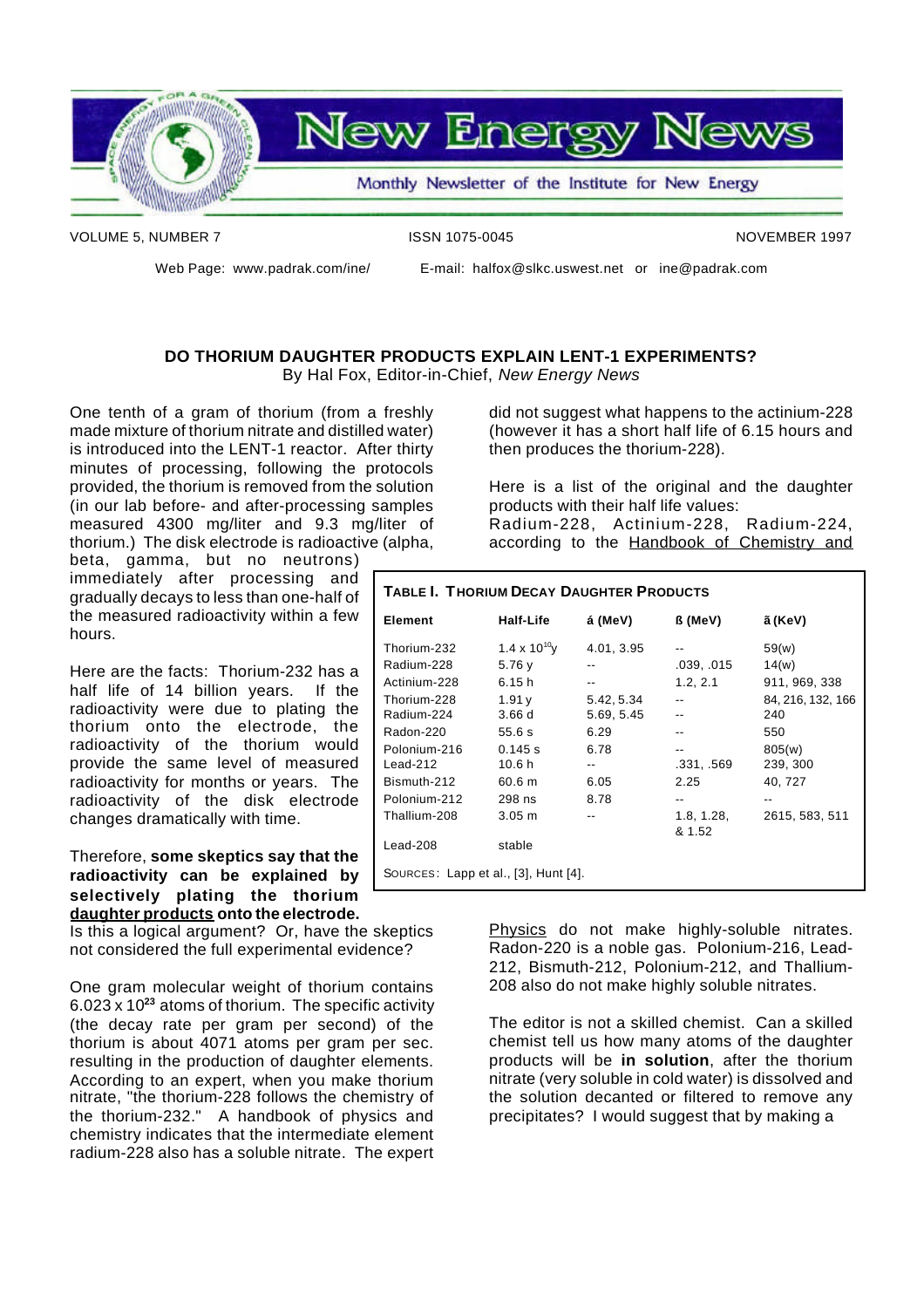fresh batch of thorium nitrate, **after chemically separating the thorium from daughter products,** that the daughter products will be a very small percentage of the thorium for many months.

Even if we assume that there are thorium-daughter products in the solution, here is another hurdle that must be jumped by the skeptics. How does one selectively plate out daughter products (if present) using alternating current? Those experts I have asked suggest that nearly all alternating current is lop-sided and that one side is carrying more current than the other side, therefore plating can take place. Does this mean that with the many experiments that have been made in various parts of the U.S., the lop-sided a.c. always favors the disk electrode in the reactor? In the tests in our lab, we observe no difference in the **type** of postprocessing radioactivity for either the disk or the cylinder electrode.

Here is another intellectual hurdle: The postprocessing condition of both electrodes using the LENT-1 reactor is that considerable erosion takes place. The visual evidence is that there is some formation of an oxide layer interspersed with many pits which produces an eroded and rough surface. That does not appear to be any kind of plating that this author has ever seen. Also, if plating occurs, it would also be removed by the continued erosion of the electrode. If plated out, the thorium would then be in the precipitates. Our measurements find very little radioactivity in the precipitates.

Here is another hurdle: After thirty minutes of processing, almost all of the thorium is removed from the electrolyte. Now add another thirty minutes of processing time, consuming about 80 watts of input power (which appears to balance the power lost by radiation of the 375°F to 400°F reactor). After the reactor cools, the disk electrode is measured for radioactivity. The radioactivity is about twice as high as after a 30-minute processing time. This radioactivity peaks in a few hours and then diminishes quite rapidly over the next few days. The electrode shows further substantial erosion. Why aren't the daughter products eroded off? Where did the additional daughter products come from when the thorium in the solution had already been removed?

Here is another hurdle: In our lab we measured the radioactivity of the cylinder electrode **and then, using a 400-grit sandpaper wrapped around a dowel**, removed considerable material from the inner surface. There were still many erosion pits visible. After washing, wiping, and rinsing with distilled water, the electrode was again measured for radioactivity. **The radioactivity measured by an alpha counter (with 31% efficiency) was slightly lower but within the error range.** This would suggest that the source of radioactivity was from the eroded pits and not from the surface that had been sandpapered. Plating is usually an area phenomena. Would one suggest that the erosion pits were the primary areas where daughter products are selectively plated?

#### **Honest, open-minded skepticism is a valuable asset in scientific research**.

Dogmatic skepticism or intense struggles to protect an outmoded nuclear reaction model is a detriment to scientific research. Refusal to even consider the evidence is a sign of intellectual deprivation.

The obvious scientific approach is to submit a radioactive electrode to highly-sensitive measurements to determine what isotopes of what elements are present on the surface of the electrode. This process is expensive but is being accomplished.

## **In Memorium**

Date: Sun, 05 Oct 1997 08:00:13 -0800 From: "M.Twain" <muse@mediacity.com>

Friends,

This is to confirm the news of the death of free-energy pioneer Bruce Eldridge DePalma. His final resting place is the soil of West Auckland, New Zealand. I received a confirming telephone call from the DePalma Institute late Friday night (California time). It will probably be a few days before a statement can be released to the Web.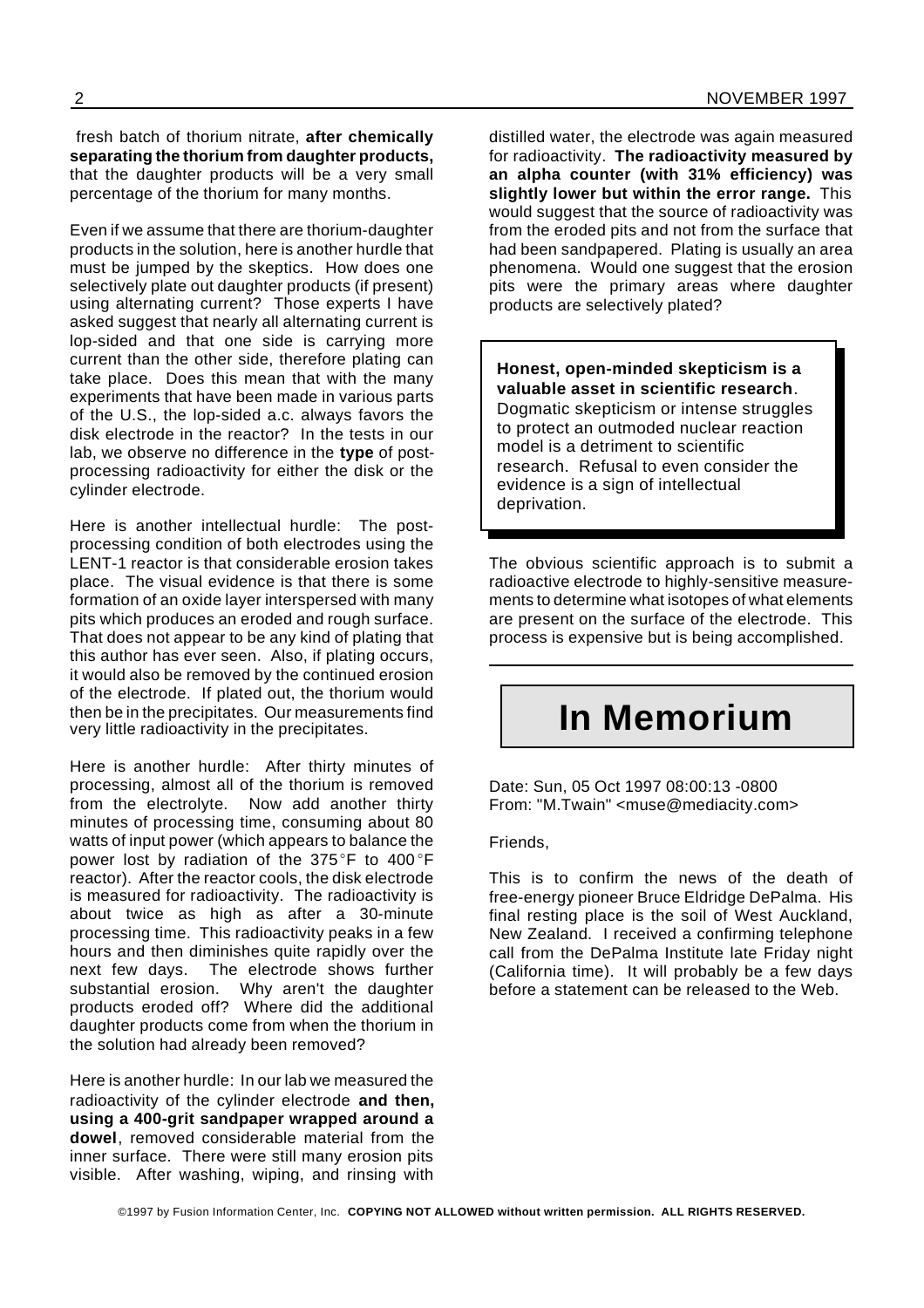Don't know any of the details, but would hazard to guess cancer, ulcers, or some related condition. Bruce strongly empathized with my reactivity to the conformist consumer world and to the resulting "ulcerated mess" seemingly "nurtured within" myself, as he said. He understood my situation of adversity and my goals of harmony, and thus concured with New Zealand and the DePalma Institute as the solution.

I haven't had a chance to speak to Chris Tinsley's early death. Would like to respond to his post of January 22, 1997 on the subject of 'push' forces and the aether. I never got to meet or exchange correspondence with Chris. Furthering and extending his quest is all I can offer to do. As he said,

"This post is pure prattle, and I apologise in advance for it. I'm just trying to get some kind of a handle on this 'new physics'. And I want very much to avoid the clever stuff, just to look at the basics."

"We know that two ships parked close together in choppy seas will be pushed together by the fact that longer waves are excluded from the space between them, and the idea seems to be that this kind of action explains all the forces?"

My question to the discussion groups is -- this certainly explains the (electromagnetogravitic wave) Casimir phenomenum, but why do planets NOT fall into stars? Stars NOT fall into galactic cores? Clearly the stellar and galactic-scale standing aether (plasma-group) waves have equal repulsive components. And do not equal numbers of examples exist of expanding galactic systems, as opposed to contracting? Is not the micro-scale aether just like the cosmic-scale aether, in that sense? Does not repulsion exist as often, and in balance with attraction? Compression as rarifaction? Unraveling and decay as often as superposition, beading, and soliton creation?

That, I believe, is the nature of the ubiquitous EMG aenertial vortex wave of experience. Of action. Of spin and propagation flux density. Aether waves are repulsive from the outside, attractive on the inside? Repulsive from the outside slope so-to-speak, attractive to the inside slope?

Goodbye Chris. Goodbye Bruce. We will do all we can to clear up our minds, and strengthen our bodies. Whether we are in time to give this planet a chance, I largely doubt,

Millennium Twain

#### **Chris Tinsley: IN MEMORIAM** by Robert Bass

Chris Tinsley was as much alive in my heart as anyone with whom I had ever shaken hands in person, although in truth, through what the ancients would have justly termed the 'miracle' of modern electronics, I knew him only via videotapes and many E-mail correspondences. Of course, having seen him giving a scientific lecture and a technical demonstration of an experiment on videotape, I knew what he looked and sounded like, but in his written messages his penetrating wisdom was even more apparent. I honestly believe that his wise advice may have tipped the balance between the CG faction wanting to hold their discoveries proprietary and those agreeing with the advice of Gene Mallove & Jed Rothwell to disclose everything for the benefit of mankind.

I am now listening to this uniquely humane spokesman & catalyst for progress as, for the last time, I read what he said to me on June 21: "Jed is, of course, exactly right. If the CG think that some Big Company will buy their process and build a plant, then they should realize that this just isn't going to happen. The reason is really quite simple, as Jed says; if you don't have a market (people who believe in your product) then you won't get any sales. ... Let me make one small effort to show the alternatives. CG can keep on with their efforts to sell their process to a slippery and disbelieving world with motorized goal posts. They can live on hope, which leaves their bellies empty and the world un-helped. Or they can let us help them, which will bring them solid money and 'make their other processes vastly more credible' when they want to sell those too. ... The choice is pretty stark and simple. It's a choice between a slice of an almost infinite cake, and the entirety of a cake of zero size. ... By the way, Gates doesn't have any patents. A patent is a license for others to steal your ideas, so the best thing is not to worry too much about that side of it all. Just set up your stall and sell into the open market. ... Chris"

In the past few weeks Chris had been in direct contact with the CG regarding a process of theirs which they lacked time to pursue properly, and we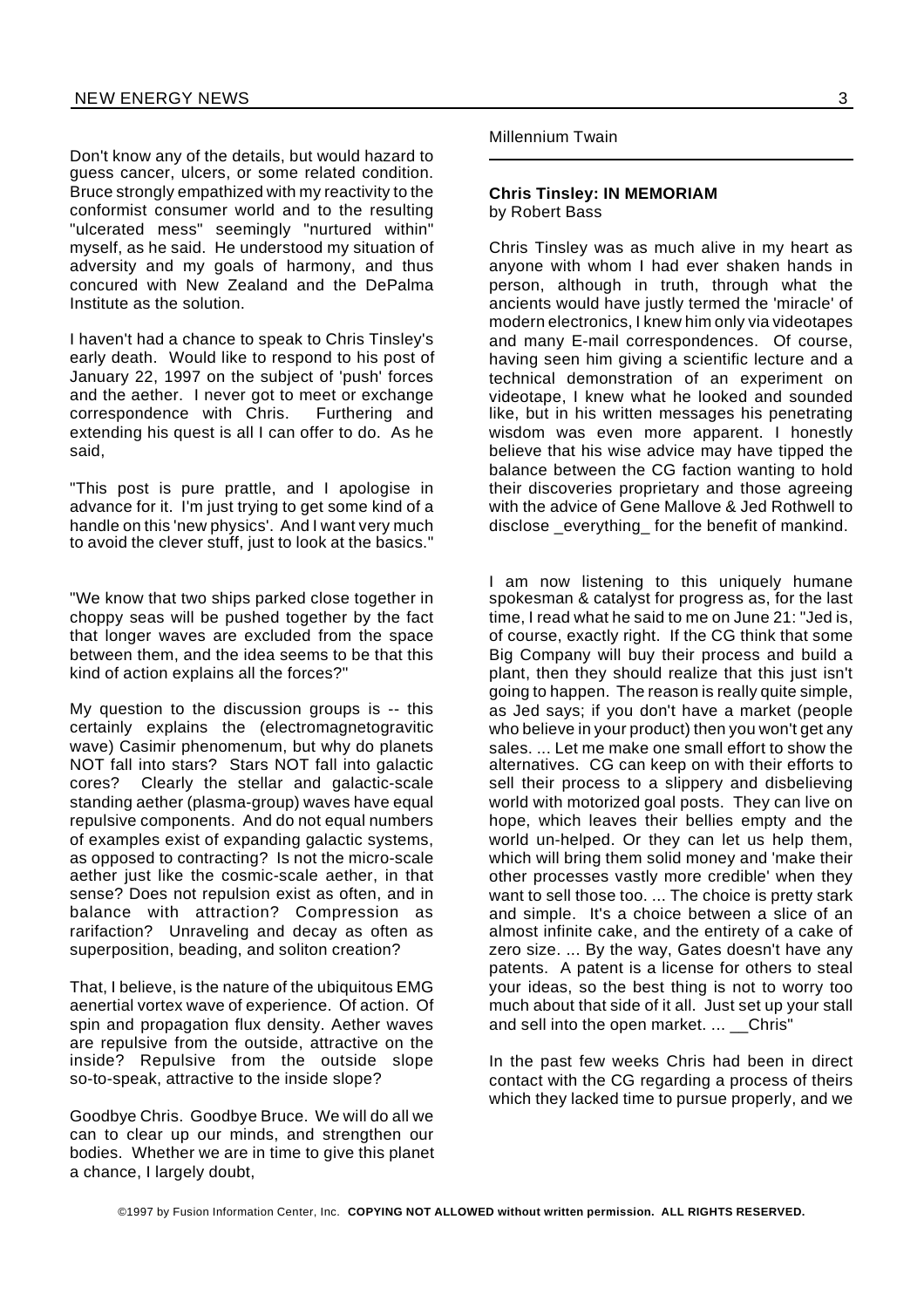regarded him as our point man spearheading the effort in that awesomely-important direction: limitless, free [over-unity], excess energy! My feeling that Chris was indispensable and irreplaceable is so strong that when I first heard of his tragically premature passing, my reaction to the dreadful loss was not the sympathy due his loved ones (to whom I have apologized) but such anger at Fate that I literally cursed our luck & cried: 'the Men in Black' have struck again! After a little more time for composure, my reaction is that of a soldier in war who has lost a close comrade-in-arms who had been a major strength to all. How to carry on in the face of this staggering setback is not now apparent, but that is what our fallen comrade Chris would have wanted us to do.



#### **SUCCESS DUE TO SMALL GRAIN Pd**

Scott R. & Talcott A. Chubb (Oakton Int. Corp. Arlington, VA), "Small Crystals Aid Cold Fusion," *Am. Phys. Soc. Bull.*, 20 March 1997, 14:42 session "O"18 2.

#### AUTHORS' ABSTRACT

The 1996 world meeting on cold fusion in Hokkaido, Japan (ICCF-6) provided strong evidence that the nuclear product of radiationless cold fusion in a lattice is <sup>4</sup>He. Arata and Zhang at Osaka Univ. observed <sup>4</sup>He in thermal desorption studies of deuterided Pd powder that had produced 5 kWh/g excess heat; non-deuterated powder showed no <sup>4</sup>He. Gozzi et al. at the Univ. of Rome observed <sup>4</sup>He correlating with excess heat power over a thousand hour time period in the gas flow from an open-cell  $D<sub>2</sub>O$  electrolysis cell, using a bundle of 150 0.25-mm Pd wires as the cathode. Arata and Zhang used a "double structure" cathode consisting of a Pd-metal bottle, evacuated and filled with Pd black (0.4 micron) powder. They have recorded excess heat from 6 out of 6 cathodes. We attribute the cold fusion successes to the use of small Pd grains. Deuterons coherently occupying ordered regions in a metal matrix are predicted to produce heat at high power density with decreasing crystal size.

#### **PAIRED-PARTICLE COHERENCE**

Scott R. & Talcott A. Chubb (Oakton Int. Corp. Arlington, VA), "Paired-Particle Coherence in a Lattice," *Am. Phys. Soc. Bull.*, 20 March 1997, 14:30 Session "O" 18.

#### AUTHORS' ABSTRACT

The many-body wave function @ (r1,..., rn) for noninteracting band state particles in an ordered solid preserve lattice symmetry:  $\mathcal{Q}(r1 + Rn, r2 + Rj...)$  $@$  (r1, r2...)  $|$  for arbitrary lattice vectors Rn and Rj. These states manifestly exhibit a form of coherence with respect to outside perturbations that preserve order. When two, initially noninteracting band state particles are allowed to interact with each other, it is possible for their mutual Coulombic repulsion to be constrained in a manner that also preserves periodic order. Implications associated with the resulting coherence are discussed.

#### **2-DEUTERON WAVE FUNCTION**

Scott R. & Talcott A. Chubb (Oakton Int. Corp. Arlington, VA), "2-Deuteron Wave Function," *Am. Phys. Soc. Bull.*, 20 March 1997, 14:30 Session "O" 18 6.

#### AUTHORS' ABSTRACT

The 2-particle wave function describing electrostatically interacting deuterons in an external field is a 6 degree-of-freedom function, describable in center-of-mass rcm and separation r12 vector coordinates. Consider the case where the external field is periodic and rcm and r12 can be treated as separable. Then, Y (rcm, r12) = F) (rcm) g (r12). The function  $g(r12)$  can be called a dimming function since, when r12 approaches 0,  $|Y$  (rcm, r12) approaches a minimum value.  $g(r12)$  has a cusp in separation space at r12 = 0. When Y (rcm, r12) has lattice symmetry,  $|F|$  (rcm +  $\mathsf{R}_0$ )  $= |\mathsf{F}(\mathsf{rcm})|$ , where  $\mathsf{R}_0$  is any lattice vector. The question to be answered is whether lattice symmetry also requires  $|g(r12 + Rm)| = |g(r12)|$ , where Rm is any lattice vector, i.e., whether g(r12) has a cusp in every unit cell in separation space. It can be shown that if g(r12) has Bloch symmetry for band state deuterons in a metal crystal lattice and if the Coulomb repulsion interaction vanishes outside a screening radius rsc less than half the edge of a unit cell, then the energy-minimizing 2 deuteron wave function provides d-d overlap and there is no Coulomb barrier to fusion.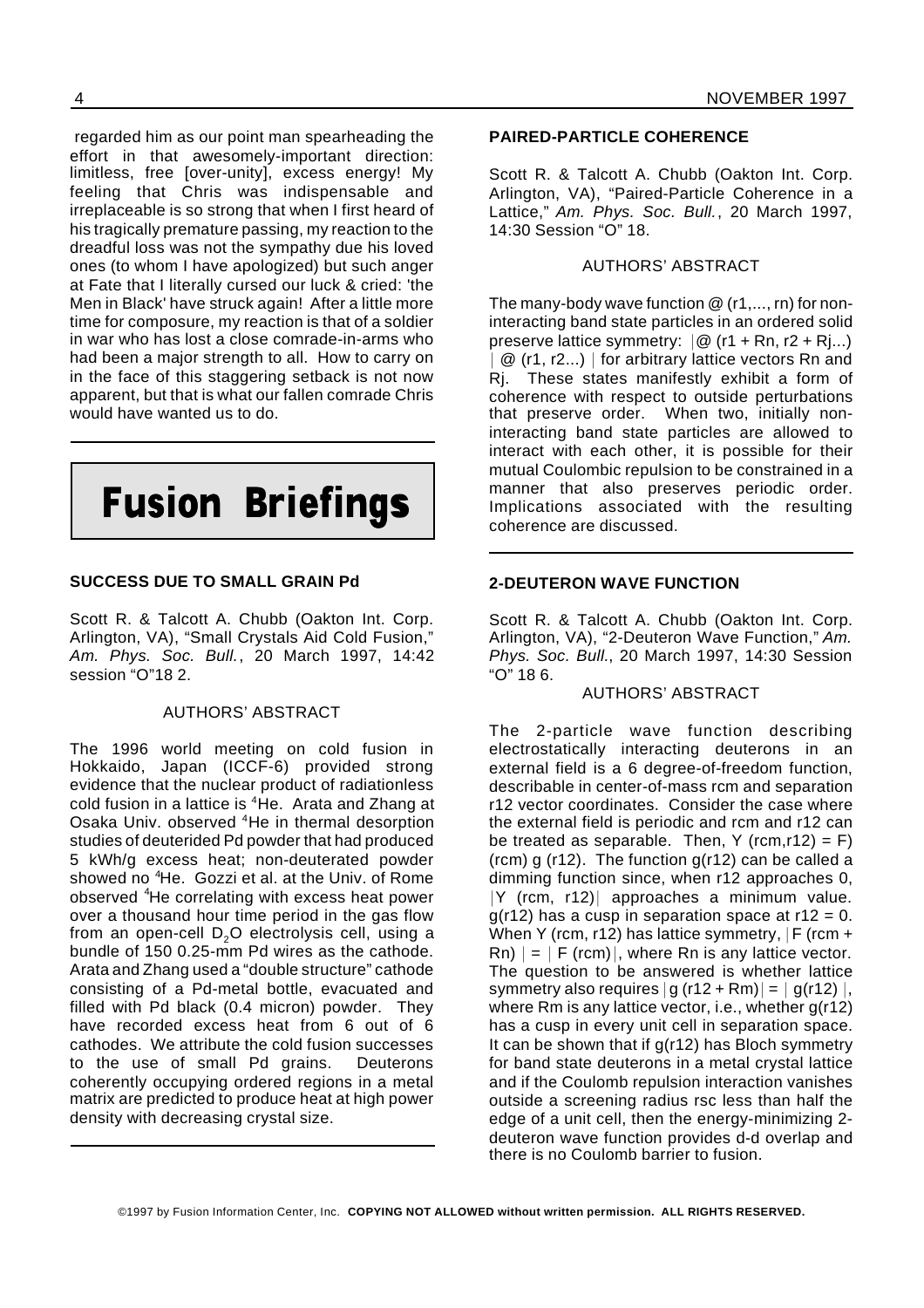#### **ION BAND STATES, MANY BODY EFFECTS**

Scott R. & Talcott A. Chubb (Oakton Int. Corp. Arlington, VA), Ion Band States, Many-Body Effects, Implications for Cold Fusion (CF)," Am. Phys. Soc. Bull., 1996 Session "H" 31 61.

#### AUTHORS' ABSTRACT

We have developed a model illustrating how the Coulomb barrier between deuterons can be overcome, based on known properties of hydrogen in metals. The N-body D+ wave function is studied at  $N = 2$ . The separation dependency in the 2-D+ wave function has cusps like those in the 2 electron wave function of the helium atom. Unbroken lattice symmetry requires a Bloch function "center-of-mass" wave function with coherently-kinked cusps in each unit cell. When electron screening is present, the energyminimizing cusp amplitude varies as (N-cell) exp-1, implying CF possibility at large N-cell. Unbroken lattice symmetry in fully-loaded PdD (defined by  $x \rightarrow 1$  in pdDx) trigger CF heating, requires CF energy release in each unit cell, and prevents de-excitation by energetic particles or gamma's. Change in the quantum of mass from 2 AMU to 4 AMU redistributes positive charge through occupation of ion band state He-4++, initiating lattice shrinkage with generation of phonons. Ion band state helium with its neutralizing Block electrons is exothermically ejected from the lattice.

#### **OVERLAP PROPERTIES**

Scott R. & Talcott A. Chubb (Oakton Int. Corp. Arlington, VA), "Overlap Properties of D+ Ion Band State Matter: Implications for Cold Fusion," *Am. Phys. Soc. Bull.*, 1996 Session "H" 31 120.

#### AUTHORS' ABSTRACT

Although the "Barrier Penetration" paradigm forbids significant overlap between D+ within Pd or PdD, it explicitly excludes many-body effects resulting from coherence between D+ pairs, solid state effects, and the possibility of discontinuous changes in momentum that are permitted (through wave-function cusps) in bound state systems. By using a alternative framework, involving the occupation of ion band states, which is consistent with quantum diffusion of H and D in transition

metals, and using estimates of screening parameters that apply to fully-loaded PdD, we have performed variational calculations that include the effects of cusps in the separation dependence between two D+ ions but treat their center-of-mass dependence, using ion band state occupation. Our results show that overlap is affected by crystal size; when the number of unit cell N-cell < 10exp4, negligible overlap occurs; for N-cell > 10 exp4 increased overlap occurs. Experimental results consistent with a number of the predictions of the underlying theory are presented.

#### **RESULTS IN COLD FUSION**

H. Kozima (Dept. Phys., Fac. Sci., Shizuoka Univ., Japan), "Cold Fusion Phenomenon (A Review)," *Intl. J. Soc. of Mats. Engr. for Resources*, vol 6, no 1 , 60 refs. (1998, to be published).

#### AUTHOR'S ABSTRACT

Present status of cold fusion research is reviewed after almost nine years of its discovery. It is recognized that the events of the cold fusion phenomenon occurring at from room temperature up to about  $3000^{\circ}$ C, include not only initially supposed excess heat, neutron and tritium generations but also helium and gamma ray generations and the nuclear transmutation of the heavier nuclei. The experimental evidences of these events have been almost confirmed and primitive application devices have been worked out but theoretical explanation of the phenomenon is not accomplished yet. A trial of consistent explanation for the whole experimental data is introduced in the final section.

#### **STATUS OF COLD FUSION**

David J. Nagel (Naval Res. Lab., Washington, D.C.), "The Status of 'Cold Fusion'," paper was presented at the 7th International Symposium on Radiation Physics, Jaipur, Rajasthan, India, Feb. 1997. To be published in the proceedings by the journal *Radiation Physics and Chemistry.*

#### AUTHOR'S ABSTRACT

The question raised by reports of nuclear reactions at low energies, so called "cold fusion," are not yet answered to the satisfaction of many scientists.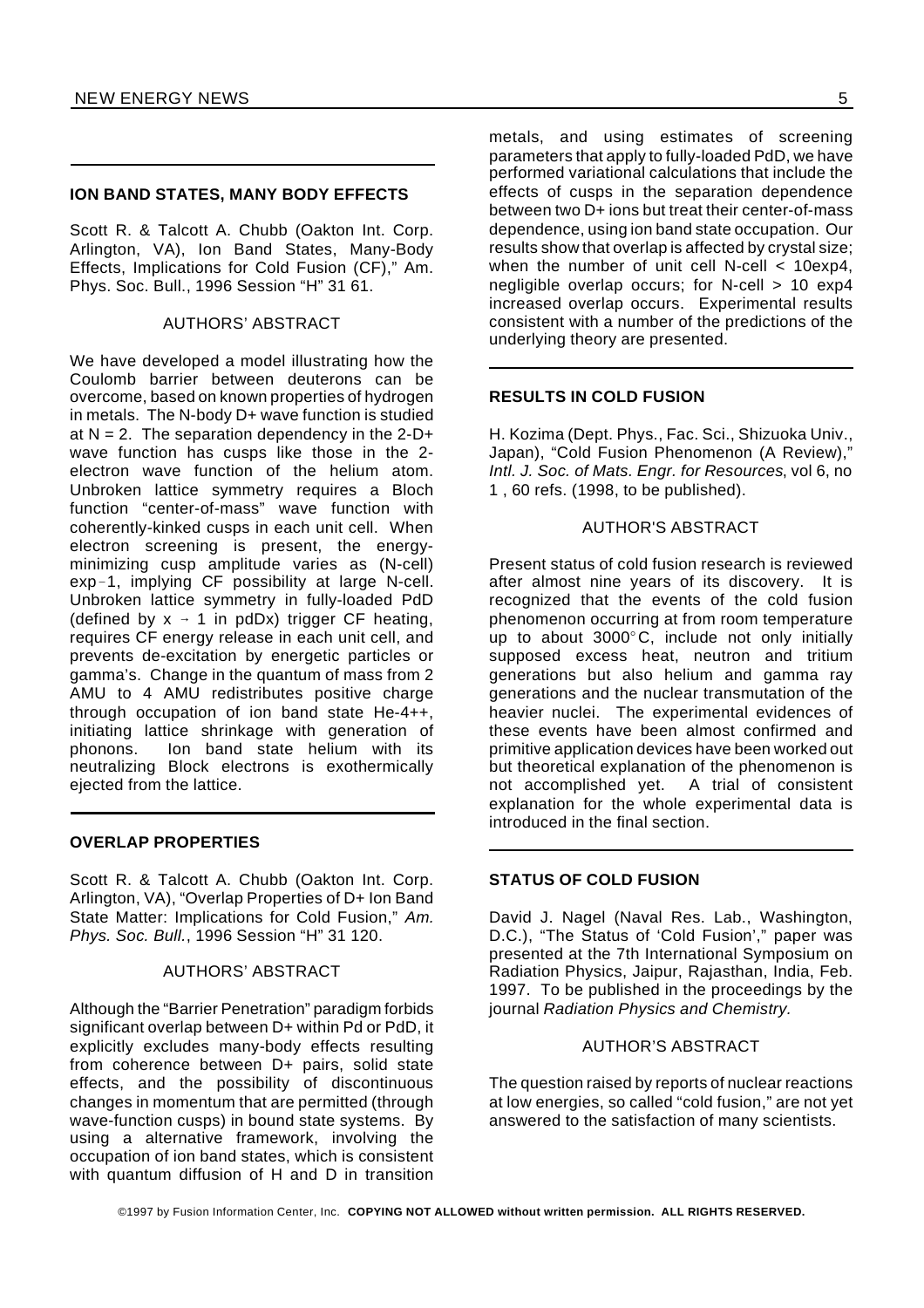Further experimental investigations of these and related questions seems desirable, at least for scientific if not practical reasons. Properly conducted, such investigations would be indistinguishable from normal research. They would yield information germane to accepted areas of scientific inquiry and technological utility.

## **Miscellaneous**

"In Memorium" A Final Tribute to Bruce E. DePalma

#### **UNDERSTANDING THE DROPPING OF THE SPINNING BALL EXPERIMENT** Bruce DePalma

The beginning of this author's work with rotating objects began with moment of inertia measurements of constrained gyroscopes undergoing forced precession. The increased moments of inertia discovered for precessional motion were translated into a series of measurements on pendula with rotating bobs. Although the discoveries of the inertial effects associated with precession and pendulum oscillations of rotating bob weights were highly suggestive, this author greatly resisted attempts to force him to drop a rotating object for two reasons.

Firstly, he had no reason to be able to predict the motion of a freely falling object on the basis of the inertial alterations he had measured which had concerned themselves with constrained situations of rotating objects. Second, there was no reason to expect inertial alterations to affect the rate of fall of a released object and there was no available theory which could in any way be applied to the situation or a falling rotating object in a gravitational field. This is a situation known in religious terms as a "leap into the dark."

Since the author and his assistants are experts in the application of stroboscopic lighting techniques to the study of high speed motions, the first experimental cut at the situation was to photograph the trajectories of a steel ball bearing rotating at a high speed together with an identical control object moving at a similar initial velocity. The result of the experiment was so startling and anomalous as to have taken me five years to understand.

The original results of our experiments were circulated as a report [1] in 1974. Two years later the experiment was published in an appendix to a book of Christian exegesis [2]. In 1977, one of my former students performed a high precision verification of the dropping of a rotating object: "The Gyro Drop Experiment."[3] Actually the experiment has two parts, the spinning ball going up, and the spinning ball falling. Since I would be rather thought a fool than misrepresent results of experiments, I only attempted to analyze the portion of the experiment I thought I understood. Basically, the spinning object going **higher** than the identical non-rotating control with the same initial velocity, and, then falling **faster** than the identical non-rotating control; presents a dilemma which can only be resolved or understood -- on the basis of radically new concepts in physics - concepts so radical that only the heretofore un-understood results of other experiments, (the elastic collision of a rotating and an identical non-rotating object, et al.), and new conceptions of physics growing out of the many discussions and correspondence pertaining to rotation, inertia, gravity, and motion in general. We should remember the pioneers in this field: Wolfe, Cox, Dean, Laithwaite, Rendle, Searle, Kümmel, DePalma and Delvers, to name but a few.

In the beginning, I developed the concept of **variable inertia** to explain the behavior of rotating material objects, but since variable inertia in-itself contravenes the laws of physics in the sense of contravention of the laws of conservation of mass and energy. Of course the destruction of one thing is interesting -- but of course this is in-itself not a creative act and does not take us closer to the truth.

Because man is so interested in the Universe, and the motions in the universe depend so much on gravity, that the study of gravity takes us to the deepest foundations of human thought. I think it is a mind-bending experience to see every stone fall at the exact same rate as any other stone. And then when you spin an object -- why does it fall faster; and most mind boggling of all, why does it go higher than the identical non-rotating control released to go upward at the same initial velocity? Of course the experiment could be wrong, but also perhaps we could develop an hypothesis which would fit all experiments.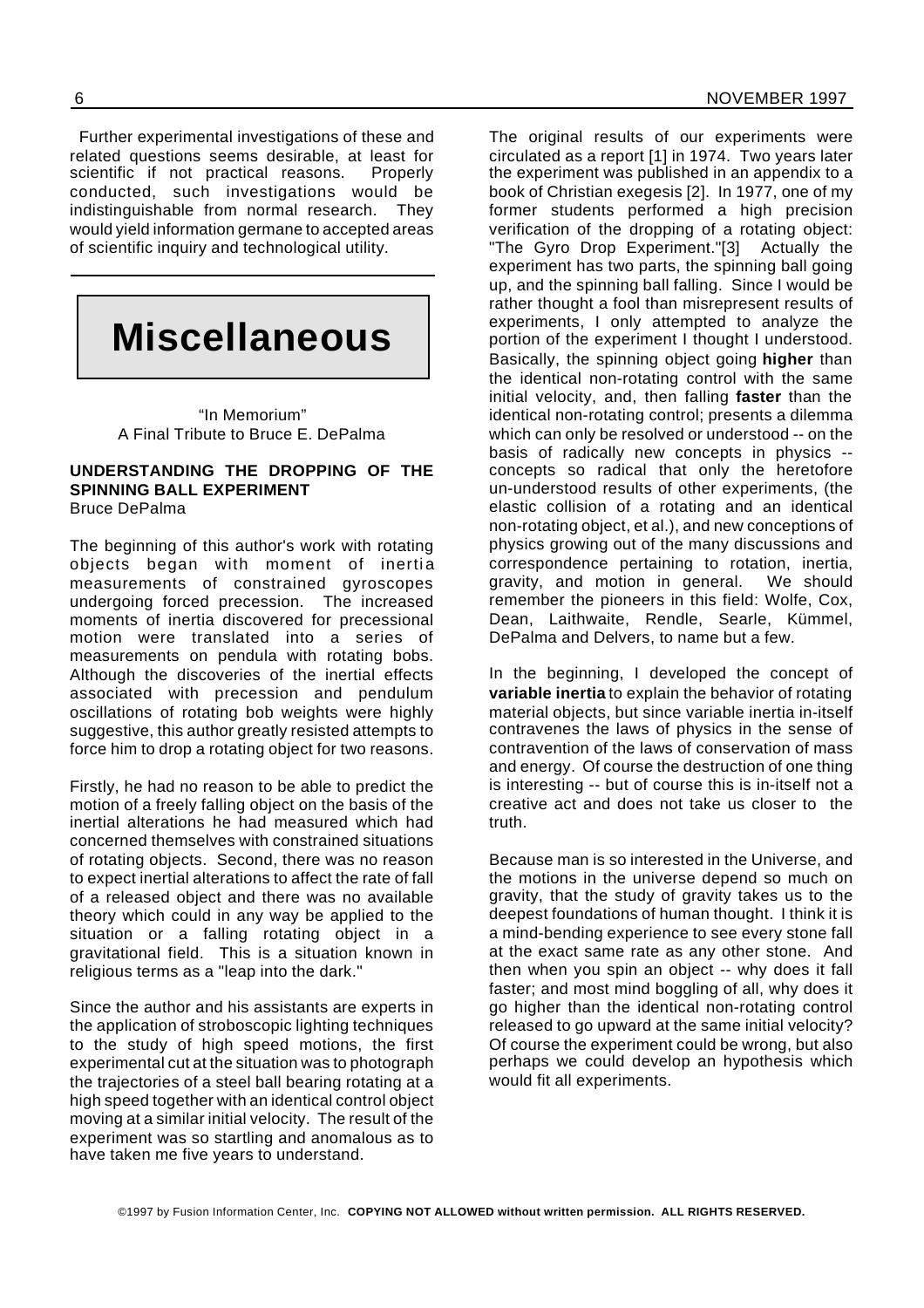We know when we can alter the properties of mechanical objects, i.e. change their inertia, we have contravened the conservation of energy, because we have associated the properties of an object with the space which contains the object. The space which contains the object also contains energy and we can go at the project in two ways: we can attempt to extract the energy without worrying where it came from, or we can attempt to understand physics, ourselves, and the universe by a new formulation of reality.

Part of the difficulty of accepting free energy is the feeling we're getting something for free and that automatically makes it suspect. If however, on the other hand, we accept what we know as "energy" as something which is a natural part of our

environment, and can be reached if we have the key.

Most of the difficulties in the location of this energy lie in the comprehension where it's coming from. If this can be comprehended then the

understanding of the free energy experiment can be believed.

When reality came into existence, the time energy of the Universe was concentrated into a single form, the exactitude with which a single atom gave off a beat of frequency when excited as a spectral line. We have come to regard this as the only way of measuring time. The true way of measuring time is in the inertia of objects. Thus, a tuning fork watch or oscillator is a more **natural** way of measuring which can only exist and not be measured. That is, each measurement brings into existence that which is for being measured. In the case of Time, we can know the existence of it, but for whatever measurement we take to be indicating it -- we make our own determinations as to whether this measurement is more suitable or "accurate" for our purposes (we might prefer a crystal clock to a tuning fork but for what purposes or measuring is this "time" being used). If, for instance, we were interested in inertial processes -- like the motion and the orbits of the planets -- and we knew these were sensitive to inertial influences, we might consider a "time" which was also sensitive to these inertial influences to be more "accurate" than a time derived from another experiment -- which might have no relationship to the phenomena of importance.

Part of the difficulty of accepting free energy is the feeling we're getting something for free and that automatically makes it suspect.

Time as a manifestation of a much deeper and basic force is what we have a concern for here. The point of connection I want to make is the **inertia of objects relates to the time energy flowing through them.**

The rotational quanta drawn to a rotating body induce in that body a feeling of inertial anisotropy as well as **increased** inertial mass. Could this "mass" be thus somehow translated into energy for mass consumption? The first indications of that came when we dropped our spinning ball experiment but we were unwilling to interpret the increase in energy of a spinning to a non-spinning object dropped to fall over a controlled distance to some kind of energy principle we did not understand.

We also had a second series of experiments,

elastic collisions of rotating and non-rotating identical controls which we could not interpret. It took a paper: "The Cause of Gravitation," by Bernard Rendle [4], to jar my mind into comprehension of the facts as I saw them.

We can only conceive of the inertia of objects, or inertial mass to be exact, to be representative of the time energy created when the Universe was created. Naturally the question of how old the Universe is becomes invalid then because a possible interpretation is that the Universe existed forever because inertial mass exists at all. Measurements of the age of the Universe are also invalid. All the time in the world is summed up in the inertial mass of an object.

How this relates to the spinning ball experiment is that the spinning of an object draws to it the quanta of inertial motion of rotation which are accumulated in the body of the flywheel and account for the altered inertial properties of the rotating object. These inertial quanta, Ro, draw the time energy to themselves in proportion to the number of them present in the flywheel at a given time. If a rotating object is collided with an identical non-rotating one the non-rotating object is rebounded at a greater distance than would have traveled had it been struck with the same identical object non-rotating. A rotating object struck by an identical non-control rebounds **less** than it would had it not been rotating [5].

This explains why the spinning ball went higher than the identical non-rotating control (moving at the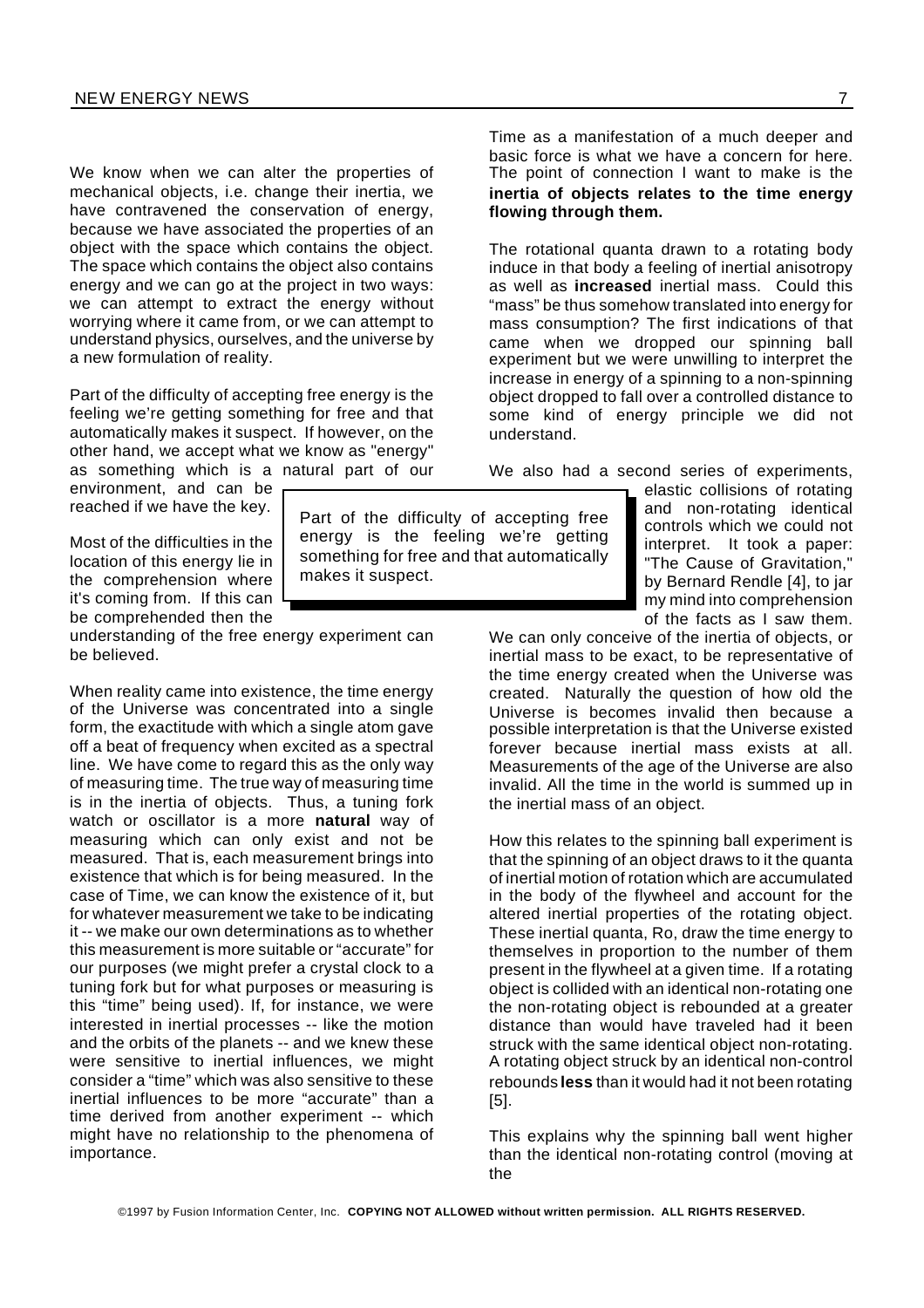same initial velocity), and also explains why the spinning object falls faster than the non-rotating control. The momentous fact is that there is **no special interaction** between rotation and gravity. The behavior of rotating objects is explained simply on the addition of free energy to whatever motion the rotating object is making. The spinning object goes higher and falls faster than the identical non-rotating control.

If we dispose of any special connection between rotation and gravity, I like the understanding of inertia growing out of the statement of Rendle: "... the immaterial medium of space itself is in motion-." The constancy of "G" then becomes the inertia of objects. The fact that all objects fall at the same rate (Earth normal acceleration) means that the substrate space is moving all objects along at the same rate. This we can define as Earth normal standard inertia, a unity factor to which all other conditions are compared. Thus rotating an object does not change its inertia (under the new standard) since the mechanical alterations in behavior of rotating objects do not affect their inertia but are the result of the additional (free) time energy flowing through the rotating object by virtue of its accumulation of rotational quanta Ro.

The question to be answered: is there any gravitational effect from rotation or is gravitation a special interaction of mass with its environment. I would tend to believe gravitation is a special interaction of real mass with its environment. This is not to say that artificial gravitational fields cannot be created but they would be always distinguishable from the real thing through some physical test. An artificial gravitational field would be non-isotropic and anisotropic.

In terms of the dropping of the spinning ball, the understanding of the experiment involves the results of many other experiments as well as the resolution of a mind picture of the Universe which is our best approximation to understanding at the present time. What makes it difficult for other experimenters to understand the experiment is that it is not simply the **results** which are important. Without a theoretical foundation of understanding to make the experiment comprehendible -- to fit the results into a context of rational understanding and harmony with the facts of other experiments -- the data become trivial and worthless, and, worst of all, subject to misinterpretation.

The availability of free energy from as simple an experiment as colliding a rotating object with a non-rotating one opens up the development of other machines for energy extraction and propulsion which may be more convenient to handle than the extraction of energy from the collision of a rotating object with a non-rotating one.

Bruce E. DePalma May 1977

References:

[1] "The Effect of Gravity on Rotating Objects," Edward C. Delvers and Bruce E. DePalma, 18 March 1974, Simularity Inst. reprint.

[2] "Is God Supernatural," Robert L. Dione, Bantum Books, NY, 1976 (553-02723-150).

[3] "Gyro Drop Experiment," Kenneth Gerber, M.D., U.S. Dept Health, Educ., & Welfare; Public Health Service; Nat. Insts. of Health, Nat. Heart, Lung & Blood Inst.; Bethesda, MD 20014, Richard F. Merritt and Edward Delvers, 1977.

[4] "The Cause of Gravitation," A. Bernard Rendle, Modal Research, 51 Dorking Road, Gt. Bookham, Surrey, England, 1971.

[5] Unpublished "Elastic Collision Experiment Data," Simularity Inst. report.

#### **YUCCA MOUNTAIN WASTE STORAGE: A "NO BRAINER!"**

On Saturday, October 11, 1997 *The Valley Observer* newspaper in Pahrump, NV printed the following Guest Editorial on page 2:

"ItWould Be A 'No-Brainer' If Congress Passes the Bill for Nuclear Waste Storage At Yucca Mountain" by Sally Devlin

*Las Vegas Sun* reporter Bob Shemelegian on October 3, 1997 reported on former Secretary of Energy, Hazel O'Leary's position on the storage of I.N.E.L.'s Naval Spent Fuel at Yucca Mountain located on the Nevada Test Site.

Governor Bob Miller, fortunately for us Nevadans, has taken a stand against it. He knows that the Navy at the Idaho National Engineering and Environmental Laboratories has five metric tons of Naval Spent Fuel. They are asking for 300-to-500, 125,000 pound canisters for the N.S.F. and mixed waste (that is classified!) to be sent to the Nevada Test Site.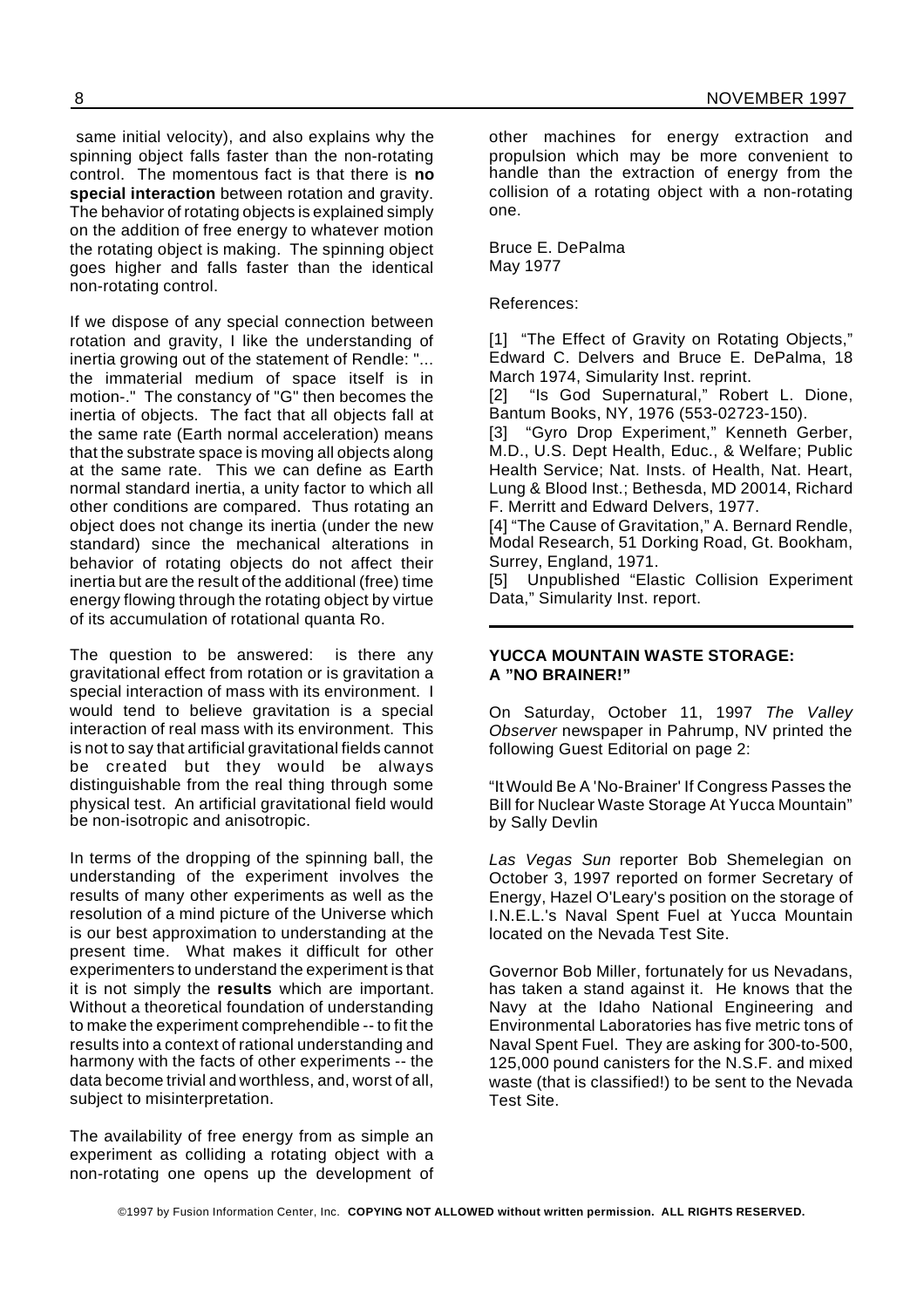What Mrs. O'Leary didn't tell us is that there will be two repositories. The first one, according to the *Report To Congress,* will cost \$25 billion and the second \$35 billion. The first repository must remain open until the second is filled. They are to be left open for 100 years.

The Government is proposing a \$60 billion outlay for 2 nuclear waste repositories and none for remediation.

The first repository would contain 70,000 tons of high-level waste, 63,000 metric tons of Nuclear Power Plant fuel rods and the rest from the Navy: 7,100 metric tons of Naval Spent Fuel that includes their classified hot stuff.

The second repository would contain the 55 metric tons or more of fissile fuel. This is weapons-grade foreign research fuel returned to the U.S.A. from the former Soviet Union. Add to this 7,100 high level waste canisters of plutonium, uranium, cesium and strontium from the Hanford, Washington site. We are the alternative site for 20,000 or more nuclear warheads that are now stored at Pantex in Texas. Fernald, Ohio has high level waste that they want to put here too.

How can all this highly radioactive waste be transported and what will be the cost to go through 43 states and Nevada? Will the government have to buy up all the land 50 miles surrounding the test site and displace those of us living in its shadow? How the Department of Energy, who is in charge of this mess, can project long term environmental impacts on our area (forget about the people) for 10,000 years is a joke.

I have great faith that the people in 43 states and Nevada will prevent this bill from being passed now that they know the risks that could be caused by the transport of this High Level waste. People! Instruct your representatives to vote against this bill.

Nevada has the highest cancer rate in the entire world according to the National Cancer Institute. The great majority of the population here now came from other states. Does Mrs. O'Leary think that the people in 44 states don't realize the risks that they will be subject to by radiation poisoning, train and truck accidents and loading and unloading risks to workers? She is the "no brainer," if she thinks we, the stakeholders, will not

demand that our government use alternatives that they have developed, rather than shipping this killing waste to Nevada? Recycling these radio nuclides is currently being done with a proven commercial process. These processes would save us taxpayers billions of dollars rather than the D.O.E.'s unproved transport problem.

References:

1. Summary of Public Scoping Comments Related to the E.I.S. for a Geologic Repository for the Disposal of Spent Nuclear Fuel and High Level Radioactive Waste at Yucca Mountain, Nye County, Nevada;

2. Dr. Wendy R. Dixon, E.I.S. Project Manager, U.S.D.QE., 1180 Town Center Drive, M.S. 01 O, Las Vegas, NV 89134; Tel. 1-800-967-3477 for this report, May, 1997; Fax 1-800-967-0739; Internet: http://www.ymp.gov;

e-mail: ympeisr@notes .ymp.gov.

#### About the Author

Sally Devlin (P.O. Box 2598, Pahrump, NV 89041-2598; phone (702) 727-6853) is a 30-year resident of Nevada who has lived in Pahrump for 11 years. She has served as a stakeholder for over four years for a variety of groups including Nuclear Waste Technical Review Board, Department of Transportation studies, Nevada Risk Assessment Management Program (NRAMP) Radiology and Hydrology committees, 2006 Accelerated Program for the Nevada Test Site, the Civilian Advisory Board for the Department of Energy, and others. She has taken human biology and been tutored in radiobiology, geography and geology at the Community College of Southern Nevada and is currently working on the incorporation papers for Friends of CCSN, Pahrump.

#### *GLOBAL ENERGY OUTLOOK* **TIDBITS** Courtesy of Gordon B. Moody

The following are "tidbits" from the October, 1997, issue of the monthly newsletter, *Global Energy Outlook*, edited and published by Gordon B. Moody (POBox 13830, Arlington, TX 76013):

Here are some headlines: "Total U.S. Oil Company Profits Rose 8.5 Percent in the First Half of 1987;" Russia to Auction off Oil Giant AO Rosneft in New Privatization Move," Russia's Lukoil to Challenge U.S. Majors for U.S. Gasolilne Market Share;" China Looks to Middle East Central Asia, Siberia,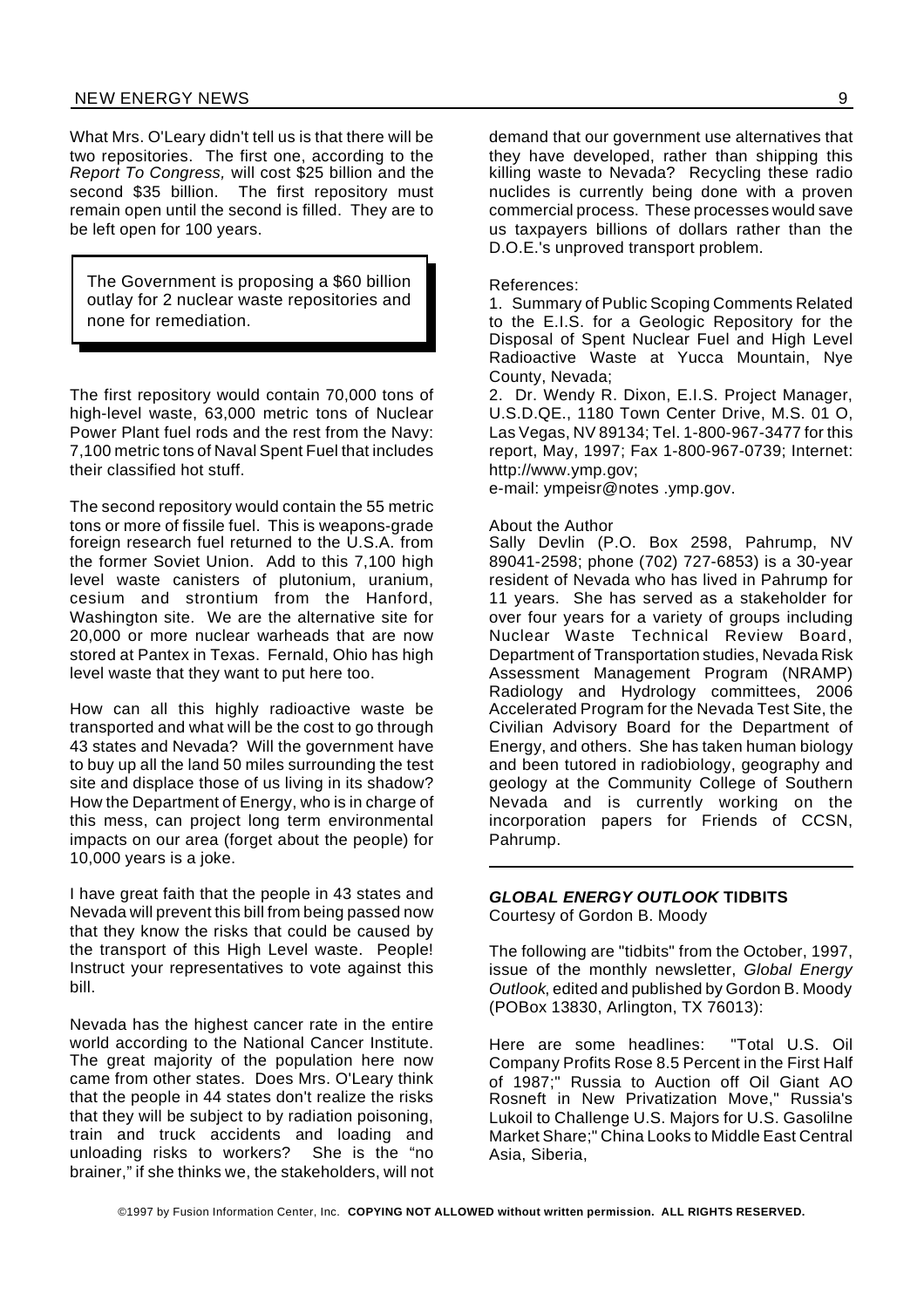and Venezuela for the Energy to Fuel its Fast-Growing Economy;" U.S. Comsumption of Natural Gas Rose to 22 Trillion Cubic Feet in 1996;" Clinton Administration Caught in Crossfire Between Environmentalists & Economic Advisors;" and President Clinton to take a Strong Position on Global Warming at Kyoto".



In the following circle graph (from *Global Energy Outlook*), the cumulative amount of oil produced from U.S. sources is compared with oil believed to be in the ground, discovered reserves, and estimated undiscovered reserves. The source of this information is take from U.S. Geological Survey and U.S. Energy Information Administration 1995 sources. The story is that even with increased profits, improved technology, the oil companies operating in the U.S. can only supply less than half of the U.S. oil demand. When one factors in the increasing demand for crude oil to supply the needs for chemical feed stocks (to make everything from fertilizers to plastic to perfume) it is apparent that something should be done to conserve some of the recoverable oil for future generations. As new-energy technology develops it may become illegal to burn oil for its thermal energy.

Other issues raised in this newsletter are the rapidly increasing demands for oil to fuel the industrial and consumer demands in China. "China will need another two million **barrles per day** to fuel its economy within 10 years" reports Gordon Moody (page 9). With a population of 1.2 billion and growing, China currently controls about 20 percent of the entire world's population. By comparison India has 0.96 billion, and U.S. as number three in world population has 0.272 billion persons. When China achieves the amount of per capita energy use of the U.S. the output of global warming gases, such as carbon dioxide, could destroy the health of the biosphere of the world.

**New-energy sources are not longer just desirable, new sources are necessary to prevent destruction of the world's ability to support a variety of life.**

**DON'T MISS AN ISSUE OF** *NEW ENERGY NEWS***. YOUR WORLD MAY BE AT RISK.**

#### **GRAVITY DROP EXPERIMENT**

Several years ago Don Kelly invented an incredibly interesting gravity experiment. A special arrangement of magnets and coils fell slower in drop experiments when the special coils were energized. With all of the interest in the 1/2% to 2% changes in gravity by various rotating superconductors, why is there not an equivalent interest in Kelly's **gravity drop experiments?**

Here is a suggestion. Ten people put up an amount of \$1,000 each. The money would be used to buy 10,000 shares (at a dollar a share) in a privately-funded company. Don Kelly would be issued 10,000 shares in the same company. The funds would be used exclusively to replicate Don Kelly's **gravity drop experiments.**

The president of Trenergy, Inc. has offered to establish the company, provide office space, and comply with all legal requirements for a corporation in return for 1,000 shares of stock in the proposed company. If the experiments demonstrate the ability to influence gravity, the company would be in a position, as a legal entity, to obtain further funding to improve and commercialize the technology.

Don Kelly, are you agreeable?

#### **BIG BANG UNDER FIRE**

Courtesy of author.

William C. Mitchell, "Big Bang Theory Under Fire", *Phys. Essays*, vol 10, no 2, 1997, pp 370-379, 62 refs.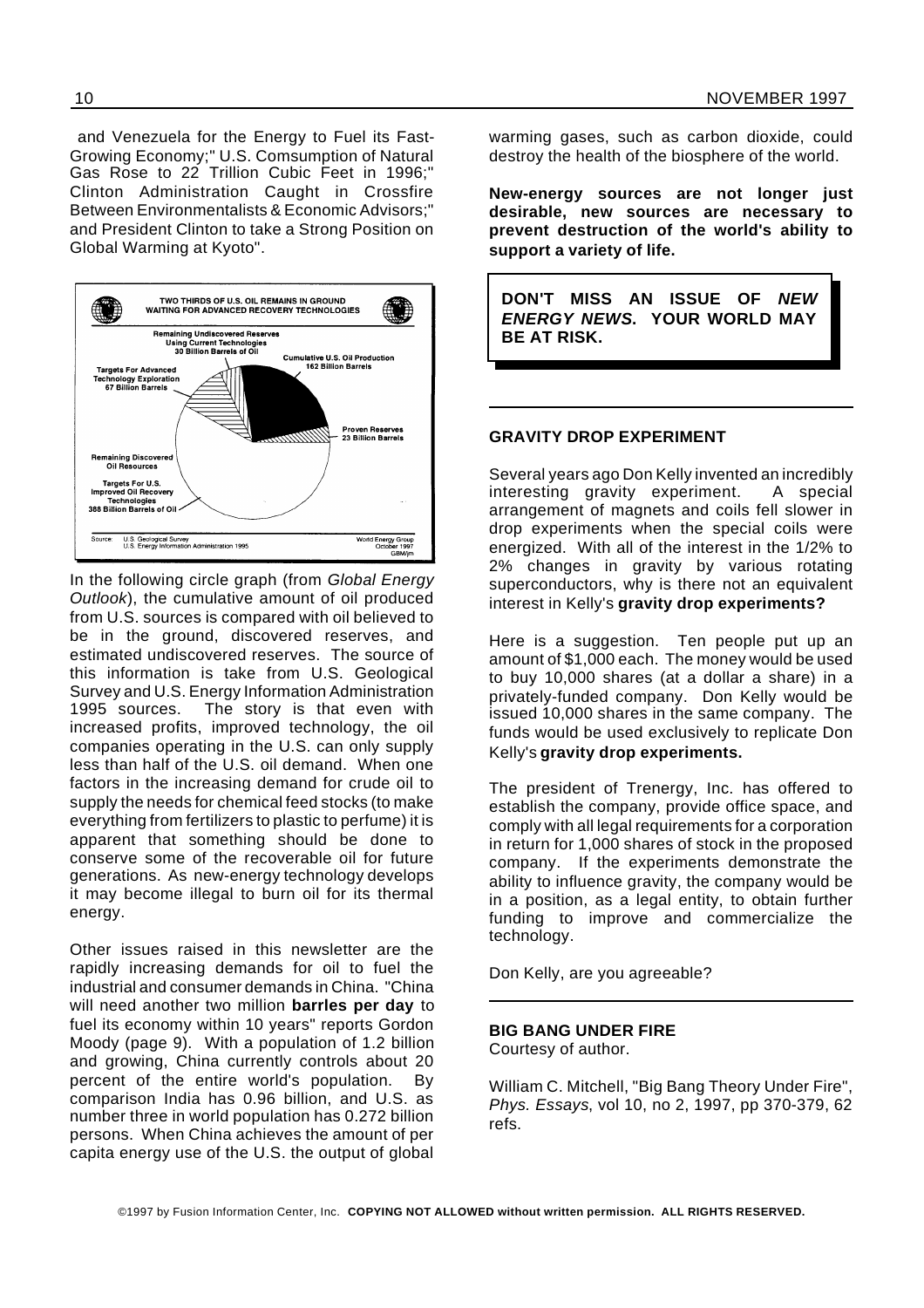#### AUTHOR'S ABSTRACT

The very old big bang (BB) problems (of the singularity, smoothness, horizon, and flatness) and the failed solutions of inflation theory; newer BB problems relating to missing mass (as required for a flat inflationary universe), the age of the universe, radiation from the "decoupling" ("smearing" of blackbody spectrum), a contrived BB chronology. the abundances of light elements, and redshift anomalies; and problems, newer yet regarding inconsistencies of redshift interpretation, curved space, inflation theory, the decelerating expansion of a BB universe, and some additional logical inconsistencies of BB theory are presented.

#### EDITOR'S COMMENTS

BB theorists cite the observed abundance of light elements in the universe with those predicted by BB theories as proof. The fact that high-density charge clusters can cause nuclear reactions and reduce heavier elements to lighter elements would support a steady-state theory. In addition, the paper by Anastasovski, et al., "A New Approach to the Cosmic Red-Shift and to the Cosmic Microwave Sources," (*J. New Energy,* vol 1, no 2, pp 79-87) provides an excellent explanation of the mechanism which causes the red-shift. The evidence against the BB appears to be conclusive.

#### **INDUSTRIAL TRANSITION TO NEW ENERGY**

Stanley Myers, "The I300I/J300 Joint Guidance Agreement: Its impact on the 300-mm Transition," *Solid State Tech.*, October 1997, pp 105-109.

All of the industrial equipment for the manufacturing and processing of semi-conductors will have to be modified to handle 300-mm wafers instead of the current 200-mm wafers. The article states, "The transition to producing chips on 300 mm wafers will cost the equipment and materials industry more than \$14 billion, possibly the largest single industrial transition ever, in any industry."

It is interesting to speculate on the size of the transition from current energy sources (oil fields, refineries, power plants, power transmission lines, etc.) to the use of new-energy sources. As a rule of thumb, the infrastructure expenditures are about one-tenth of annual sales. That would mean a new-energy infrastructure of about \$500 billion.

Stanley Myers provided us with the following figures: By the year 2000, the electronic system industry is expected to reach about one trillion dollars with the semiconductor chips being about \$300 billion per year world wide. The materials, service, and equipment business is estimated to be \$90 to \$100 billion per year. The figure of \$14 billion to update the infrastructure for this materials, service, and equipment business for the making of semiconductors is close to that 10% rule-of-thumb figure above. In terms of growth, it is expected that the electronic semiconductor industry (memory, logic, ASIC, mixed signal, and power products) will show an average sustained growth of 20% to 25% per year.

It has been 52 years since the transistor was discovered (not counting Henry Moray's rejected patent application). Now the "transistor-plus" industry is approaching one trillion dollars. **The New-Energy Industry will probably follow a similar growth pattern but perhaps faster.** [Readers: Would you like to send a letter to the editor and suggest when the New-Energy Device and Systems market will reach one trillion dollars? Ed.]

#### *ELECTRIC SPACECRAFT JOURNAL*

Apr/May/Jun. Issue 22, published Oct. 7, 1997 Contents Reviewed:

#### **FUSOR NEUTRON GENERATORS**

A review by Leslee Kulba

The production of neutrons seems to be occurring in special vacuum tube designs known as fusors. The phenomenon is reminiscent of work done earlier by Tesla and Farnsworth. Tom Ligon has described and demonstrated recent work with fusors which is attributable to Dr. R.W. Bussard.

#### **RED AND GREEN ENERGY** *ESJ* Summation

The following summarizes ideas presented by Peter Graneau at the Northeast Regional meeting of the Natural Philosophy Alliance at the University of Connecticut--Storrs. Sign conventions for energy and forces in electrostatics and electrodynamics present paradoxes, which may be resolved with minor changes to classical perspectives.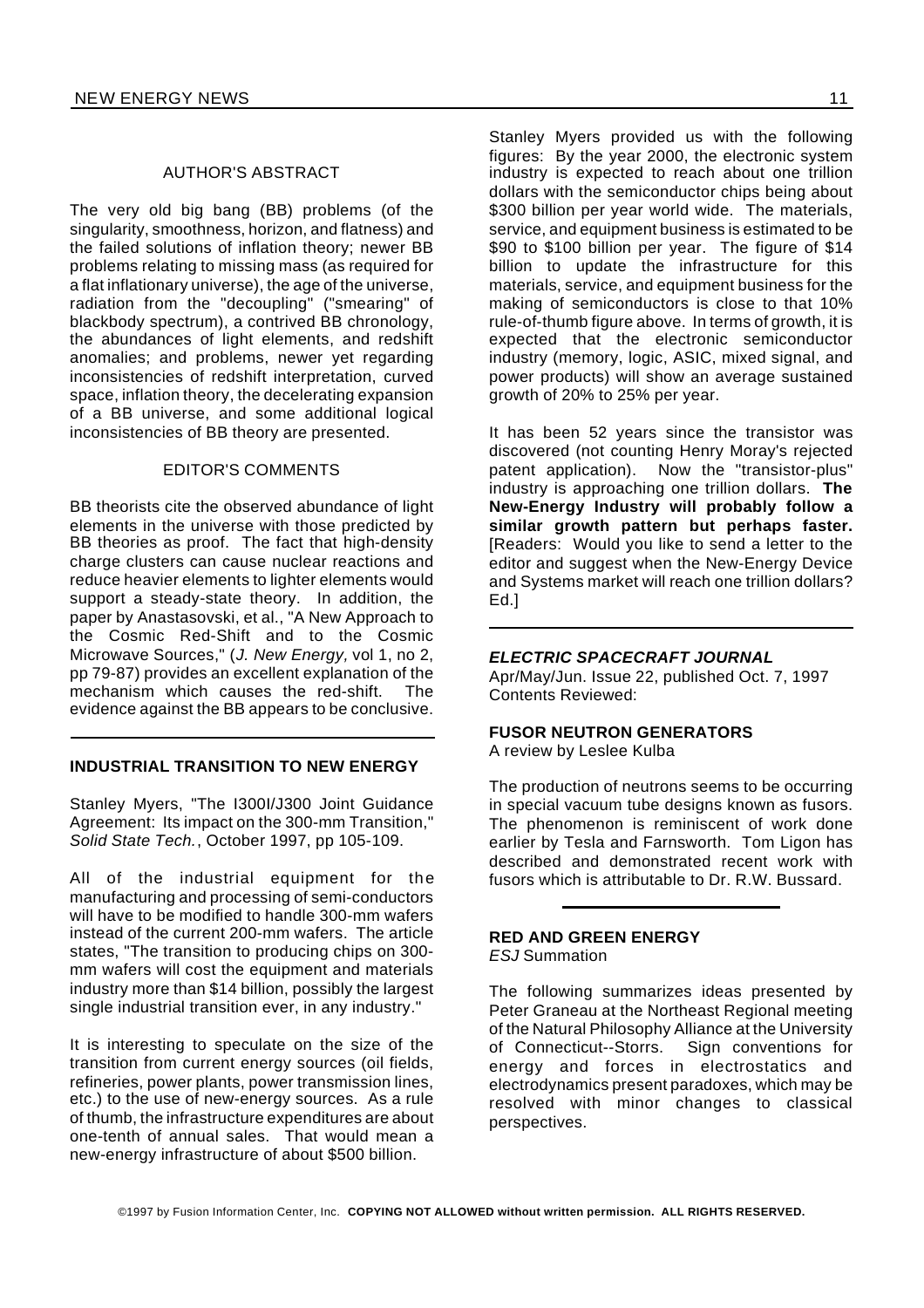#### **HERTZ' EQUATIONS OF ELECTRODYNAMICS** Dr. Thomas E. Phipps, Jr.

Maxwell's equations of electrodynamics are only special-case formulæ of more generalized equations published in 1892 by Heinrich Hertz. Maxwell's equations were derived for scenarios involving a stationary detector. Consequently, only a partial time derivative was taken, and so the measured current density was equal to the current density measured at the source. An important implication of Hertz' invariant, general equations of electrodynamics' is that there is no spacetime symmetry.

#### **ELECTRIC FIELD PROPULSION CONCEPTS FROM INDEPENDENT RESEARCHERS** Charles A. Yost

Twenty-four poster papers were presented to NASA at the Breakthrough Propulsion Physics Workshop, August 12-14. 1997. One paper presented materials submitted by various *ESJ* networkers pertaining to the use of interactive electrodynamic fields for propulsion. According to one concept, pulsed electrostatic potential waves would be generated and transmitted in longitudinal form from the surface of electrodes. Intense non-linear polarizing waves would thereby extend into the surrounding space, and it is possible that a precision system could pulse, phase and direct them to develop reaction forces on surrounding objects, media and space fields.

#### CLASSIC EFFECTS

In the earlier publications of *ESJ*, much attention was devoted to investigating T.T. Brown's claims of a connection between electricity and gravity. Experiments conducted by T.T. Brown indicated that suspended capacitors underwent linear thrust when a voltage was applied. In other experiments, Brown showed that aluminum saucers, 1 ½ - 2' in diameter, suspended from tethers on opposite ends of a rotatable bar, would move rapidly when connected to a 50-150 kv source. Brown and Bahnson did not establish an electrogravitics connection, and subsequent testing of Brown's devices, which tried to eliminate coulomb forces (Coulomb forces have been shown to be capable of levitating small objects) and ion winds, have led to two definitive conclusions: (1) The Coulomb forces and ion wind were all but impossible to negate, but when they were nearly eliminated, little or no force remained. (2) Transient discharge of the high voltage terminals resulted in increased thrust levels, indicative of an electrical phenomenon, and not the electrogravitics interaction that Brown and Bahnson had sought. Still, the action of intense electric pulsing continues to be of interest.

#### **ÆTHER AND CONCENTRIC CAPACITORS** Martin Holwerda *ESJ* Networker

Martin Holwerda of the New Energy Foundation has modeled magnetism as a result of æther flows. He insists that there must be an æther because he does not know how forces could be caused by and conducted through a vacuum. According to his theory, the æther which fills space is the fundamental building block of everything else; matter, electricity and magnetism being secondary effects of manipulating the fluid.

#### *ELECTRIFYING TIMES*

Courtesy of Bruce Meland

Bruce Meland, editor of *Electrifying Times*, covers the following and other topics in his latest Fall/Winter 1997 issue (vol 5, no 2):

Bruce Meland, "Chevy S10 Sets Pike's Peak Hill Climb Record". The S10 set a record for the uphill climb of 15:32.71 minutes for the 12 mile course. This is a record for an EV.

Graham E. Fuller & Ian O. Lesser, "Oil Dependence in the Persian Gulf". Here are some key excerpts from this informative article:

"The former Central Intelligence Agency and the U.S. State Dept. officers said, 'Americans pay what amounts to a substantial hidden gasoline tax' because of the high cost of defending such foreign oil sources."

"Domestic oil interests ... have historically opposed high levels of oil imports, but major oil companies more and more have moved their production to areas such as the Persian Gulf."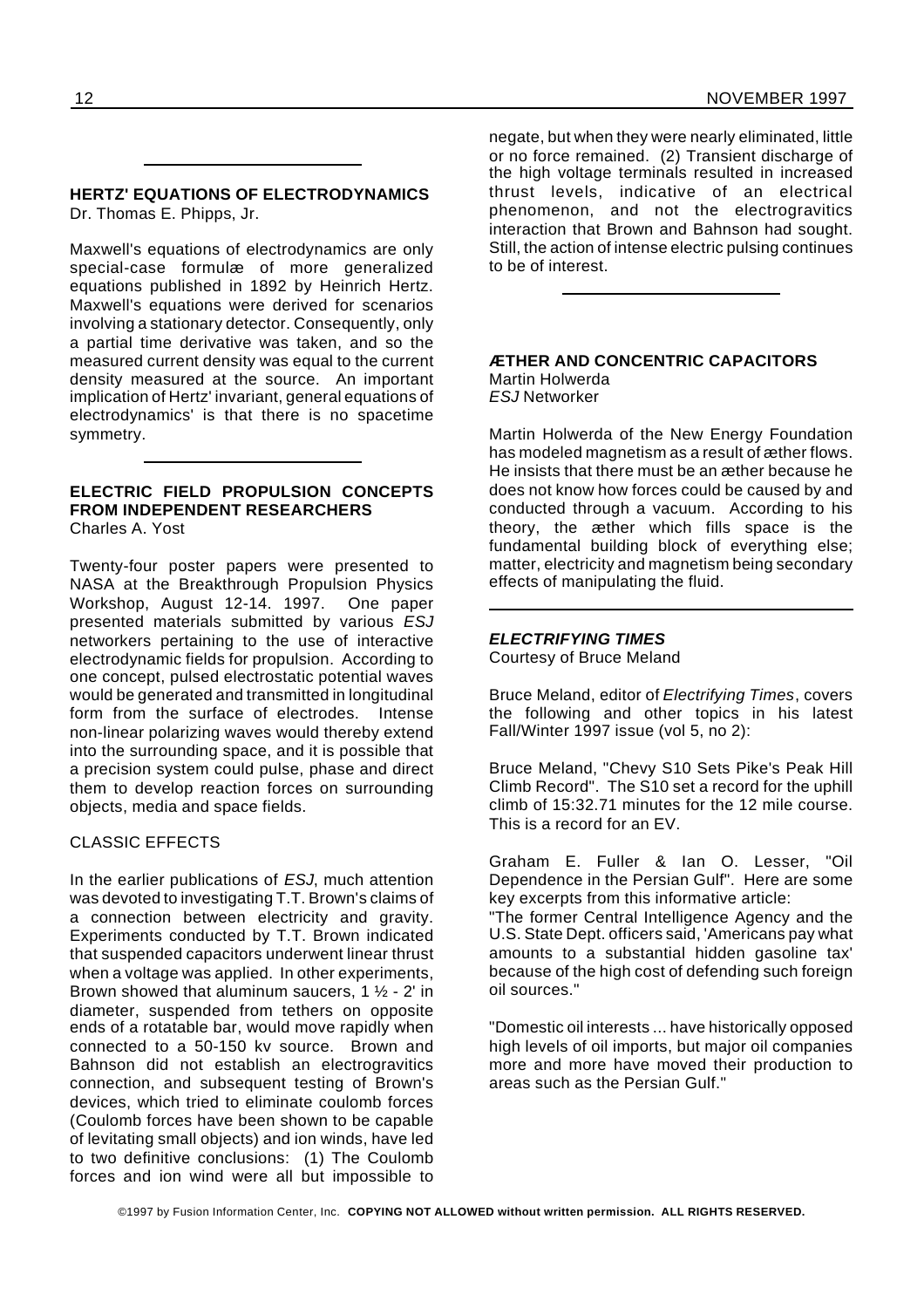"U.S. import dependence from OPEC nations, for example, has steadily increased from about 1.8 million barrels a day in 1985 to about 4 million barrels/day in 1995."

"But by the year 2015, the new government data says, imports from OPEC are projected to rise to about 6.8 million barrels a day, and dependence on Persian Gulf sources is expected to rise similarly."

"Increasing reliance on oil imports has not only been criticized by domestic oil producers, but also by national security specialists who are concerned about the rising costs, in both troops and dollars, for the U.S. forces to defend shaky oil supplies in the Middle East."

The Pentagon pays out between \$30 and \$60 billion a year for defense of the Persian Gulf, in order to protect our \$30 billion per year oil import habit.

"The Pentagon pays out between \$30 billion and \$60 billion a year for defense of the Gulf (depending on how you cost it), a formidable sum for protecting the import into the U.S. of some \$30 billion worth of oil."

"Thus Americans pay what amounts to a substantial hidden gasoline tax that Europeans and Japanese, benefitting from American willingness to 'carry the burden,' largely escape."

Staff, "Black Ice". The behavior of multi-national oil companies in Russia: A Briefing by Greenpeace Int'l. November 1994. This article discusses the problems with huge oil leaks in various places along the Russian oil pipeline system. Due to Russia's demand to maintain their own pipeline, officials have arranged for oil input from wellheads to be delivered to the contracting oil companies, regardless of the loses in the pipeline. Therefore, the oil companies can ship from ports the same amount of oil that is pumped into the pipeline. This contractual arrangement is a gift to the oil companies and an eventual burden on the tax payers in Russia and onto the Artic wilderness where much of the oil leaks occur.

Staff, "EV1 Price Cut". The lease price of General Motor EV1 has been reduced from \$490 per month to \$390 per month, as the result of less than

expected sales and also because of competition from Honda and Toyota.

*Electrifying Times* is available to subscribers for \$12 per year for three issues. (Also available from Barnes & Noble, Tower Books, and some independent news stands. Send subscriptions to 63600 Deschutes Market Road, Bend, OR 97701.

## **LETTERS**

Dear Hal:

Thanx for taking the time to chat the other day. I've been so isolated and underground with my own ideas about "the technologies that we should have immediate access to," that it's a relief to find others that I can actually talk "details" with, such as: "What the hell are we really doing here on this planet, and let's get with the program?"

I find that most people with at least half-a-brain or half-a-conscience really would prefer not to be polluting our planet, water, and biosphere, **if they thought they had a choice!** This is what was most obvious to me when I abdicated aerospace engineering. Somehow, I am not quite functioning "at full capacity" unless I am actively developing non-polluting. non-toxic energy solutions for the people on the planet. Yes. I admit it, I am convicted; I am much happier making such things happen, than I am waiting for things to happen, or wondering what happened. So this is why I am venturing now out of the closet. Is it safe yet?

Ultimately, the real solutions will go way past our current notions of technology, commercialization, propriety, and the illusion of paper money. Eventually we will also need to shift or upgrade our emotions and how we relate to each other, as well as our thoughts and mental processes. But until then, I for one, intend to fully embrace and enjoy the progression of new "toys" along the way, and the cleaner rewards they bring.

It is with great compassion and joy that I find the "cold fusion" processes lending themselves to detoxifying radioactive waste, which was unresolved before. I am told that cleaning up the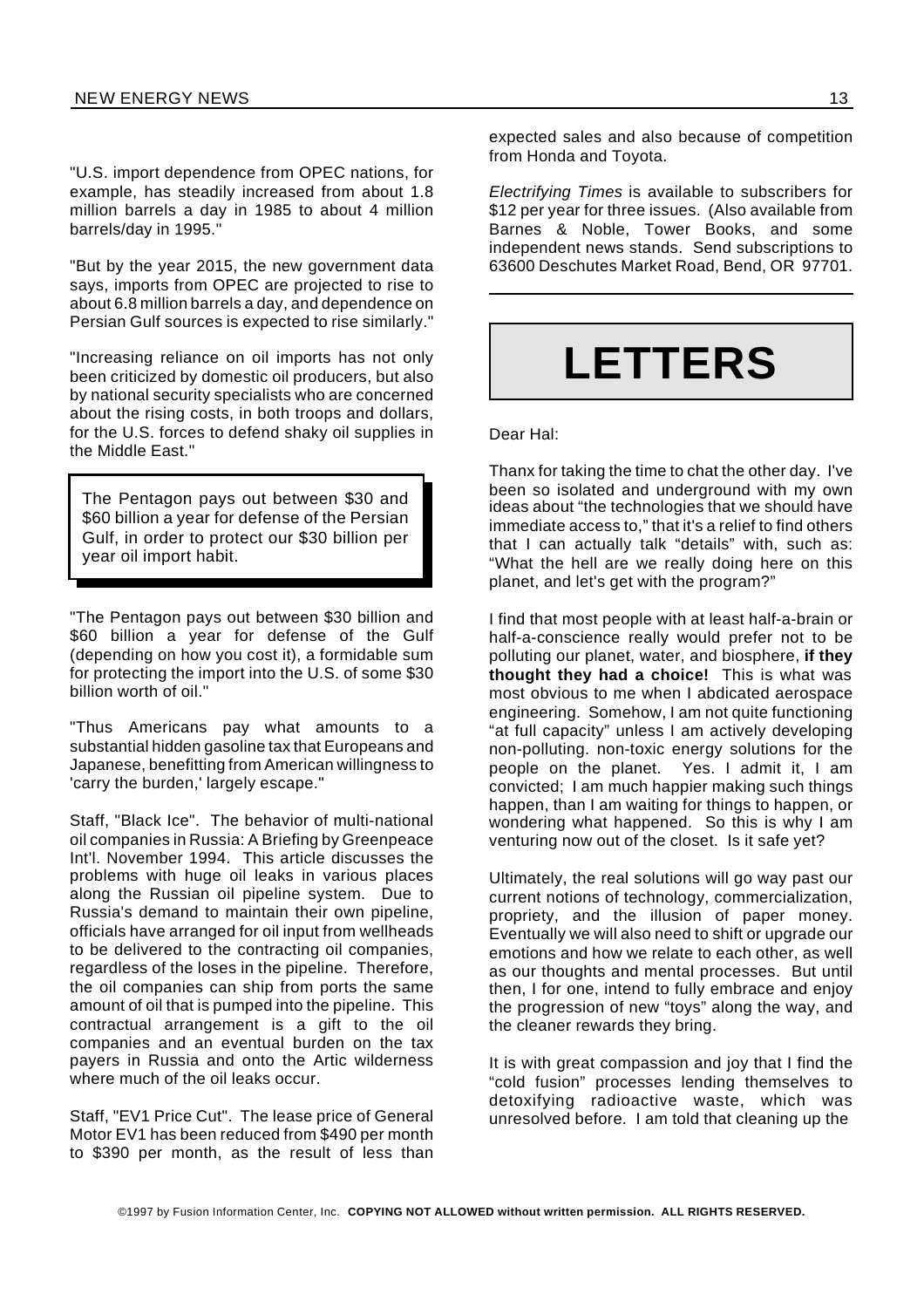mess we have made (CO, O3, water, acid rain, solid waste, forest devastation, etc) is even more important than just developing clean technologies alone. We are responsible for all we create.

Enough preaching for now. Until we meet again...

David Cooke c/o: Kincaid. 1040 Grant Rd. Suite 155-314 Mountain View, CA 94040 (650) 938-7765

#### **LETTER FROM JOHN BOCKRIS**

Rich Murray forwarded this letter to us, and it was too good not to print...

Date: Fri., 24 Oct 1997 Subject: Common impurities TO: Rich Murray FROM: John Bockris

Re many of your heroic attacks on some of the people in the Low Energy Nuclear Reaction field, I would like to say a few words from personal experience, which may help you and those who listen to you.

Firstly, I think you might agree with me that, in consideration of an uncertain matter, very much depends on attitude and the "feeling" of the surrounding paradigm. I had experience before WWII of intellectual university professors who were Nazis. It won't surprise you that a quiet and thoughtful mention of contributions made by Jewish people to Science brought only an avalanche of destructive counter comment. After WWII, I was often in Moscow, talking to very intelligent and productive Communists. Although more rational and less loud mouthed than the Nazis, they made me well aware of their fixed idea that profit was an immiral concept. They solemnly informed that American capitalists charged more than the goods had cost the manufacturer!

I have had experience of modern theologians, too, and, earlier of jingo Englishmen. Exposure to the word "rational" or quiet appraisal was something the very idea of which would make both of these types blanche "Lack of Faith", "Disloyal Bastard".

What has all this got to do with your diatribes? Well, I leave it to you to feel whether you perhaps think that the emotional nature of your attacks, the

fact that you find nothing good in any of it, - has a message about you yourself.

I have done 53 years of published physical chemistry and had around 700 papers accepted. One of the lessons learned is that science is a 90% game. 90% because nothing is certain in Science; and game because, on the theoretical side, all is temporary, a theory is good if it is accepted 10 years and the number which lasts 100 - well you name one (Maxwell's Laws perhaps, - but there is controversy now about a missing magnetic component).

A 90% game. But there is another thing I learned and that is all about the baby and the bath water. Really new scientific results are pretty rare. One has to cosset them, praise them, fan them into life. There is no chance they will live long if they are false, - however much you love them.

Low energy nuclear reaction is a case in point. You'd have to admit that acceptance would be paradigm shifting in the extreme. Tens of thousands of jobs. Billions of dollars and ribald laughter reaching the Congo. To admit it could be right would be a national disaster for the coterie round a magazine such as Science or Nature.

So, now, having said that I believe that softly, softly is the way to get to the New, and also that I am never quite sure of anything except perhaps the 1st and 2nd Law of thermodynamics, allow me to give one more preliminary, before I suggest a few gentle and tentative answers to a few of your combattive rushes. There is a whole lot of difference between hearing and reading about a phenomenon and finding it. Yes, I was the Professor and no I didn't do the work, except for the first few days on transmutation. But I've been in the lab a hundred times, I've seen the faces glow and I've examined the notebooks, the cells, the electrodes, the solutions. I've seen the graphs 5 minutes after they were drawn. It makes a colossal difference. I don't have to count up the pluses and minuses of tritium. I've taken the samples from the cells, I've put them in the scintillator, I've calculated the results.

So, here are a few (tentative, gentle) answers.

Contamination from the air and He: My experience with He4 is second hand. We gave maybe 20 samples to the people at N. American (Nate Hoffman and Co.). Some of them had never been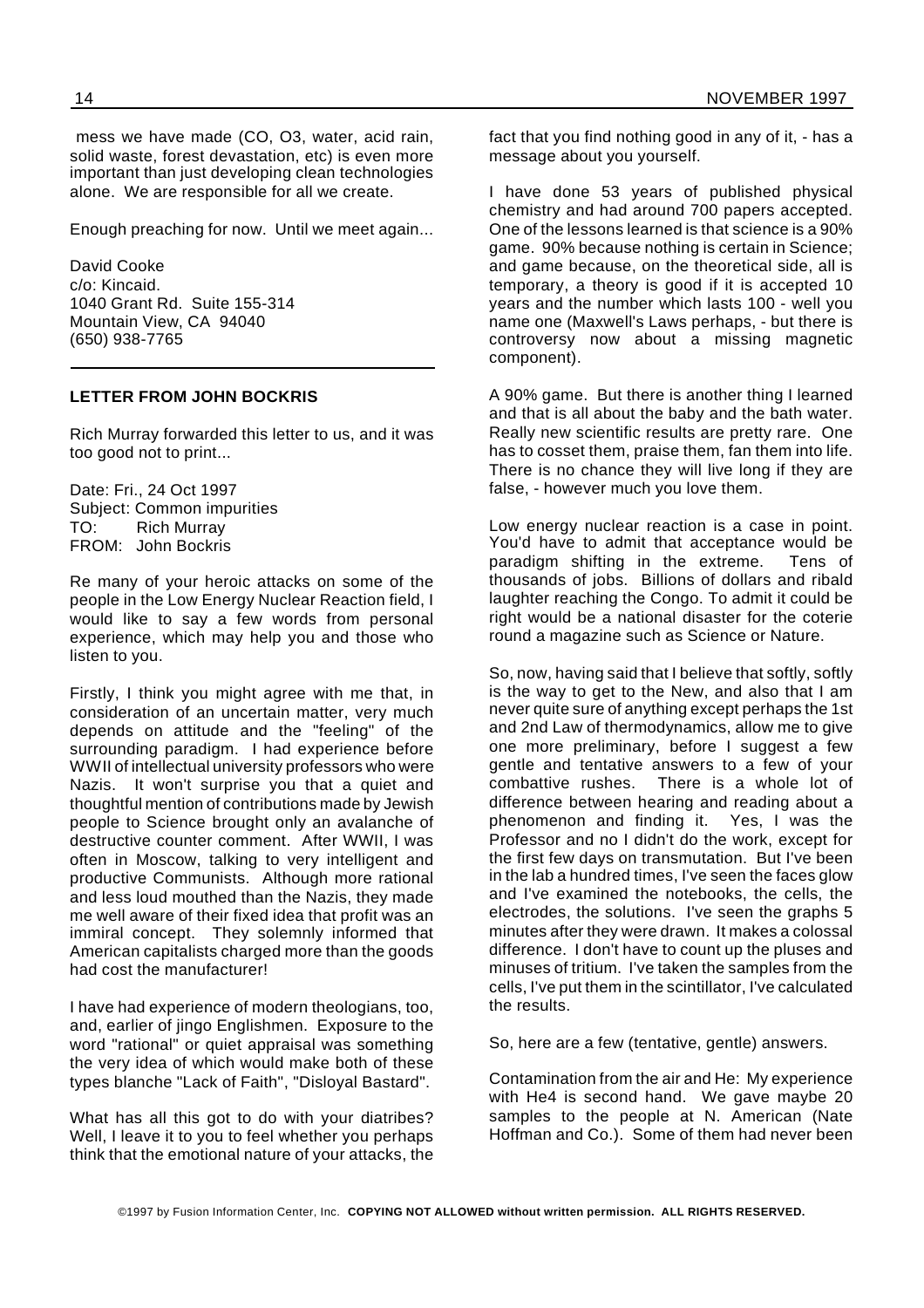in a cell at all; some had been electrolyzed for a day and some three weeks. The results were that the ones which had lain in the drawer only had in them 109 atoms of He/cc; the three weeks electrolzyed 1011 atoms per cc. I don't believe there is much problem there. They were all extremely "contaminated" before we started. But ....

Is it difficult to get out of the metal? Yes, it is. I had several talks with the people who did this demanding work with a special mass spectrograph. They use indective heat and melt the Pd. That was their whole and only job. I guess that, at that stage you have to trust them.

Recombination. The idea of heat coming from recombination was a common thought in 1989 and I recall some German scientists at a meeting becoming more irate than you seem to me. At Texas A&M in winter of '89 we did 3 measurements of how much water came out of recombining D2 and O2. We got, - as I remember, -  $100 \pm 2\%$  of theoretical. We also tried pulling the electrode out of the solution a little, - to tempt the recombination reaction, - and really expected to find signs. Nothing.

Fritz Will has a paper just published in which he gives detailed calculation (about 7 pages) and there, - in his view, - disprove Jones' idea. I think the best proofs are the horrible irreproducibility of the effect and that there have been multiple claims, since 1990, of humongous heat bursts which would be many times more than the maximum obtainable from recombination (56 kcal/mole of H2.

SIMS is unreliable. I've used SIMS quite a bit but always with someone else handling the equipment. You certainly have to be knowledgeable about the corrections. I think that one of the strengths of Miley's work is that he used the excellent equipment available to him to do 2 or 3 methods which, - with their  $\pm$ 's, - agreed.

Impurities from cell walls. Long, long ago, not long after my Ph.D. in London, in the 1940's, I had 3-4 years in which we concentrated on just the matters you talk about here. We ended our search by long term (36 hours) cleaning procedures for glass vessels, including prolonged steaming. We used a special glass which had no arsenic.

The SiO4-- is inocuous stuff. It is a negative ion and I suspect it doesn't deposit Faradaically though it does adsorb. Fe? I have no reaction to it, no knowledge in this context. Pt definitely dissolves

and redeposits on Pd. We used Ni and NiO2 anodes for that reason.

Some electrochemists use teflon as a cell material though there, too, extensive boiling in HNO3 and NaOH successively is desirable to remove surface gunk.

Re your thought that there is so much transmutation. You know, electrochemists long ago (1990?) published simple equations showing how much stuff could get onto an electrode after time t and at potential V, etc. I made a private analysis of Miley's situation at an early stage. But there is a simple qualitative test. It is easy to use ICP on the solution. This gives you the impurities down to parts per billion. Suppose you find, X,Y,Z, A B and C. Well, surely, they are the ions you find on the electrode (and you do, in abundance). It is when you find quite different ions or atoms inside (1-10µ deep) that you have to ask, - from where they came, - not the solution.

Finding a large amount of carbon. We have frequently found that, too. Everyone does, particularly in Auger. I think it is from dissolved CO2 from air.

A word about Mizuno. I know Mizuno well, - he was a post doc with me in 1986, working on radiotracer examination of passive films. I could write a lot about Mizuno. He's an unusual Japanese, 6 ft 2" tall, etc. But the main thing about him is caution. If Mizuno had a result, X, with a lower limit of Y, he'd just publish the Y.

Enyo was my graduate student and a rock-like fellow, now the President of a University! Omori I know only from the meetings but Reiko Notoya I have known largely correspondence and mutual visits for 25 years in respect to her electrochemical and catalytic work.

So, I hope, Rich, that these remarks from above the frey (I retired June 30) may pour oil and etc. LENR is a strange and wild field. Without you, it has enormous difficulties in growth and staying alive in an environment which is full of fear.

Best, John Bockris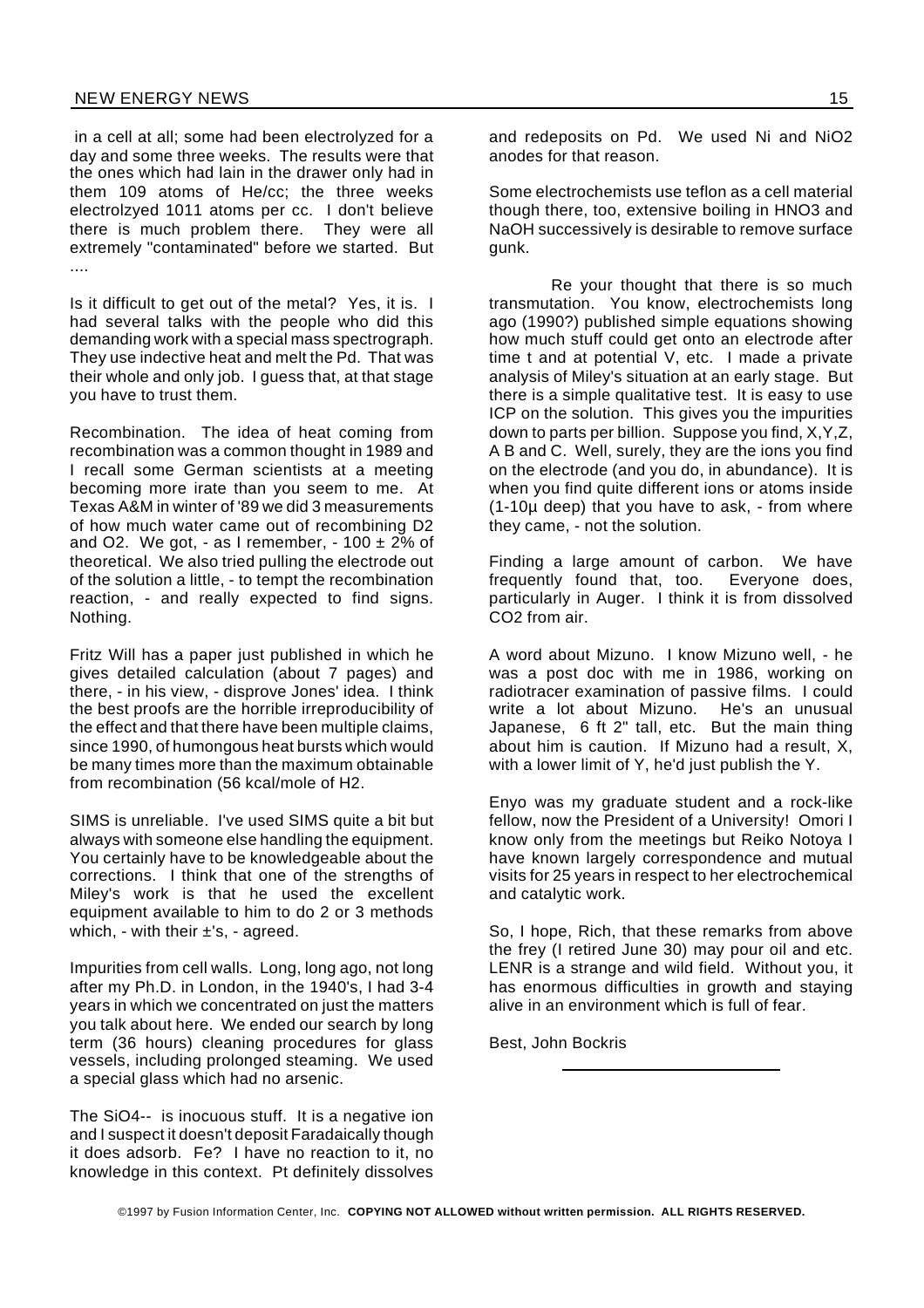John Bockris,

I am happy to forward your experienced, gentle comments, full of valuable details, to many scientists in the cold fusion field. I hope my critical efforts, grounded in the reported details of many reports, will help the players accept an atmosphere of vigorous, frank, playful criticism, that will vastly improve the efficiency and clarity of the shared process of exploration. I am dissappointed that I haven't yet found a completely convincing report of a cold fusion experiment, although so far, Claytor's production of tritium seems the strongest, in that the detection of that radioactivity seems so straightforward and incontrovertible. I am very interested in the Chubb theory, and wonder how much criticism and support it has received, and from whom.

Thank you, Rich Murray

Another quote from Dr. Bockris, from a letter he sent to Dr. Bob Bass.

".... I think it is all the difference between people who read about LENR and study it; and people who have actually done it. One works and works and nothing happens. Then, it is there, peering out at you.

"To say, after 8 years, and 2000 papers that one needs a definitive proof is simply playing the same old game. It is just putting off the evil day when the Great Big Paradigm shift has to take place. It is difficult to laugh it off any more so they play games of "Can you just prove it again?" "Only 90% successful? Oh! I'd like it 99%."

" It is the usual POLITICS NOT SCIENCE.

"LENR for D in Pd was proven in 1989 when we had many runs and lashings of T."

"If I had thought about it, I wouldn't have done the experiment. The literature was full of examples that said you can't do this." - Spencer Silver on the work that led to the unique adhesives for 3 - M "Post - It" notepads.

# Meetings

#### **III ASTI WORKSHOP ON ANOMALIES IN HYDROGEN / DEUTERIUM LOADED METALS**

As in previous years, we are organizing another international workshop near Asti this Autumn (**Thursday 27 til Sunday 30, November 1997) at the Hotel Villa Riccardi, Via al Monte 7, Rocca d'Arazzo (AT), Italy**. The hotel is already pre-booked so we will make any reservation on your behalf. Asti is the provincial capital in the Piemonte of north west Italy, famous for its wine and food. The climate is quite cold in winter with overnight frost likely. Hotel accommodation with full board will cost only 95,000 lire per night (about \$60).

The workshop language will be English. If you would like to participate or have any comments, please send E-mail to <collis@netcity.it> or telephone ++39-141-968602. If you would like to make an oral (about 45 minutes) or poster contribution, please specify the title at this time. Sponsorship of the workshop will be dependent on proposing high quality presentations so **please reply as soon as possible.**

Check out the workshop web site <www.netcity.it/coldfusion> for the latest details.

Bill Collis (Local Organizer)

#### **ICCF-7 INTERNATIONAL COLD FUSION FORUM Vancouver, B.C., Canada April 19-24, 1998**

With the maturation of the field, ICCF-7 seeks to attract a more diverse audience including additional scientists, research institutes, students, national funding agencies, commercial interests, journalists, and spouses. It is the objective of ICCF-7 to provide a productive international forum for communication and education.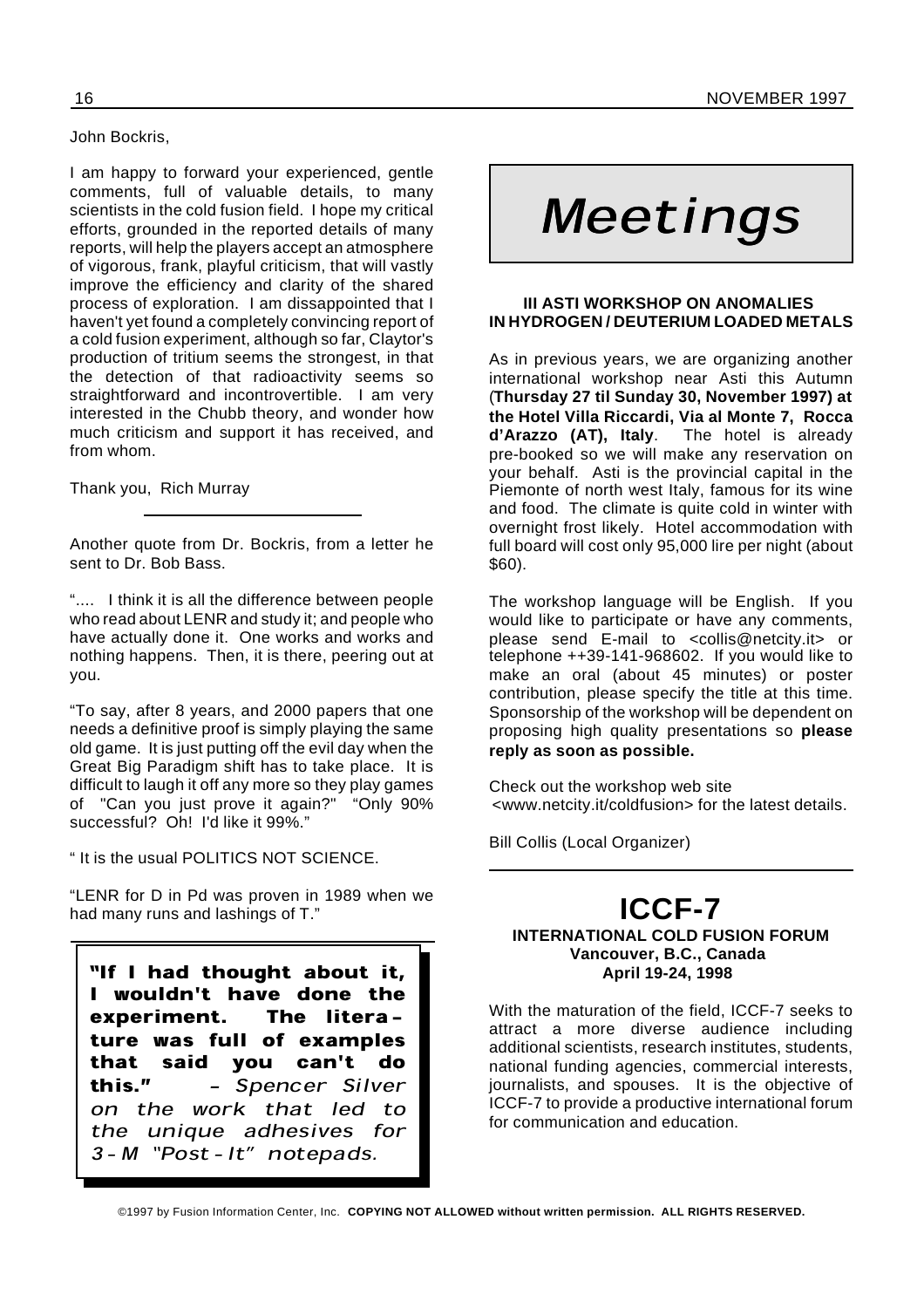Calendar:<br><u>December 1997:</u> Final notification to all presenters regarding the format of their presentation.

January 1998: Deadline for final abstracts to be published in ICCF-7 Program Manual andWebsite. April 1998: Conference. All presenters must hand in their final papers during the conference for timely inclusion in the publication ICCF-7 Proceedings.

A different topic is planned for each day at ICCF-7. An invited presentation with summary review or global implications for the entire field will begin each day's topic, followed by five oral presentations on the topic. Afternoons will be entirely devoted to enhanced poster sessions, which include a 3-5 minute oral preview and summary. A "Top Ten" poster presenters will be selected by the attendees, and each will conduct an expanded 15 minute presentation to the full audience on Thursday afternoon. Three evening workshops will also be held.

Topics include: Heat & Related Products, Nuclear Processes & Products, Materials & Innovative Approaches, and Theory & Nuclear Physics.

For more information or to get on mailing list, contact: ICCF-7 c/o ENECO 391-B Chipeta Way, Salt Lake City, UT 84108 USA Phone (801) 583-2000 Fax (801) 583-6245 jaeger@ENECO-USA.com

#### **18th International Symposium on Discharges & Electrical Insulation in Vacuum**

August 17-21, 1998 Eindhoven, The Netherlands Hosted by the Eindhoven University of Technology

**Scientific Program**, Papers will be presented on all aspects of: Fundamentals of Discharges and Breakdown in Vacuum; Vacuum Discharge Devices and Applications; and Vacuum Insulation Technology and Applications.

**Mini-Courses** held parallel with conference: Diagnostics for Vacuum Devices, and Production Technology for Vacuum Insulated Devices

A **technical exhibition** will be held featuring components and systems in the area of vacuum discharge devices and vacuum insulated devices (e.g. vacuum switchgear, vacuum deposition and

coating, X-ray and microwave tubes and other beam-devices, high-power devices, and equipment for analysis, monitoring and test purposes).

Hotel accommodation in downtown Eindhoven, a short distance from the University Conference Centre, is available through the EUT Conference office at reduced rates.

#### **Information for Authors**

Authors should submit a 250 word abstract by November 1, 1997. Authors of accepted abstracts will be notified in Dec. 1997. Deadline for cameraready manuscripts is April 1, 1998. Accepted papers will be published in conference proceedings, available at the registration. A limited number of accepted papers will be selected for publication, in a modified and extended version, in Special Issues of *IEEE Transactions on Plasma Science* and *IEEE Transactions on Dielectrics and Electrical Insulation.* The working language of the symposium is English. All printed matter will appear in English.

**Correspondence** should be sent to: Carla Schreurs Congress Office ISDEIV'98, Aud.2.26 Eindhoven Univ. of Technology P.O. Box 513 5600 MB Eindhoven, The Netherlands

phone: (011)-31-40-247-4849 fax: (011)-31-40-245-8195 E-mail: C.L.A.Schreurs@ieb.tun.nl Website: http://www.ele.tue.nl/evt/isdeiv/

#### **CALL FOR ABSTRACTS**

"Meeting Global Energy and Environmental Needs" **33rd Intersociety Energy Conversion Engineering Conference (IECEC)** August 2-6, 1998 Colorado Springs, CO

Sponsored by the American Nuclear Society, American Inst. of Chemical Engineers, Society of Automotive Engineers, American Inst. of Aeronautics and Astronautics, American Society of Mechanical Engineers, and Inst. of Electrical and Electronics Engineers.

Abstract Deadline: Postmarked by Monday, 15 Dec. 1997

Prospective authors are invited to submit a brief (about 250 words, double spaced) abstract for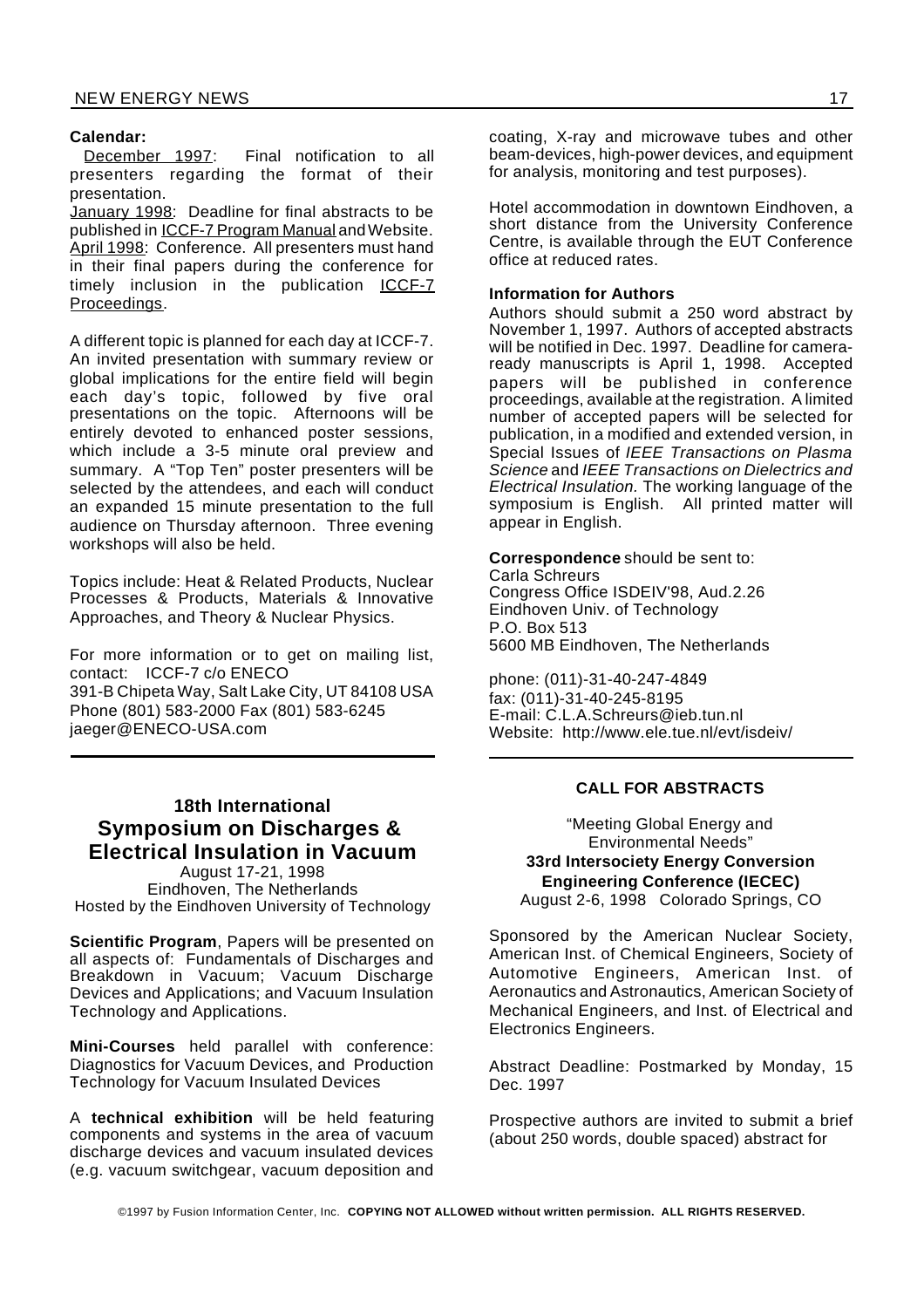consideration by IECEC Program Committee. The abstract, along with three copies, should include the following information: a descriptive title, one appropriate topical subject area, name/address/ telephone/e-mail/fax of the corresponding author.

Contact for author's packet:

ANS Proceedings Office, IECEC '98 555 North Kensington Ave. La Grange Park, IL 60526 Phone: 708/579-8253; fax 708/352-6464 Web page: www.inspi.ufl.edu/IECEC98

#### **INTERNATIONAL SCIENTIFIC CONGRESS - 98 "FUNDAMENTAL PROBLEMS OF NATURAL SCIENCES"**

June 22-27, 1998 St.-Petersburg, Russia

Studying problems in:

Substance, Electromagnetism, Gravitation Elements, structure and interaction of Earth and Universe systems

Mechanics Nontraditional Sources of Energy an d **Technologies** Participant registration fee \$120 More details to come.

Contact LOC office, secretary Tatyana Doganonskaya

Fax: (7) 812-277-12-56 Office: (7) 812-277-00-37 E-mail: exico@mail.nevalink.ru

## **Commercial Column**

The following companies (listed alphabetically) are commercializing cold fusion or other enhanced energy devices: [Listings with your additional copy, or boxed, for small annual service fee.]

#### **COMPANY**: PRODUCT

**American Pure Fusion Engineering and Supply**: Warren Cooley, 1-800-789-7109 or 503-585-6746. Email to: Coolwar@aol.com

**Clustron Sciences Corp.**: Contact: Ron Brightsen, 703-476-8731.

**ENECO**: is in the business of commercializing the exciting new field of low energy induced nuclear reactions in solids via patent licensing, jointventures, and co-operative research. ENECO, University of Utah Research Park, 391-B Chipeta Way, Salt Lake City, Utah 84108 USA. Contact Fred Jaeger, Voice 801-583-2000, Fax 801-583- 6245. Email: jaeger@ENECO-USA.com

**E-Quest Sciences**: Contact Russ George, FAX 415-851-8489.

**Fusion Information Center (FIC)**: Research and development of new energy systems. The world's most complete resource depository for cold fusion research information, as well as other new energy research including zero-point energy; space energy research; electronic, electromagnetic, an d mechanical over unity devices and transmutation. We are the publishers for *New Energy News*, and *the Journal of New Energy.* Voice 801-583-6232, Fax 801-583-2963. Contact Hal Fox.

**Holotec AG**: Clean Energy Technology, contact André Waser, Gen. Mgr., Bireggstrasse 14, CH-6003, Luzern, Switzerland. Phone 011 41-41 360 4485, or Fax 011 41- 41 360 4486.

**Hydro Dynamics, Inc**.: Rome, Georgia. Contact James Griggs, Voice 706-234-4111 Fax 706-234-0702.

**JET Energy Technology, Inc.**: Weston, MA. Contact Dr. Mitchell Swartz, Voice 617-237-3625. Fax 617-237- 3625.

**Labofex, Experimental and Applied Plasma Physics**: Ontario, Canada. Contact Dr. Paulo N. Correa. Tel 905-660-1040 Fax 905-738-8427

**Magnetic Power Inc.**: Sebastopol, CA. Contact Mark Goldes, voice 707-829-9391, Fax 707-829-1002.

**Nova Resources Group, Inc**.: Denver, CO. Call Chip Ransford, Phone 303-433-5582.

**Trenergy, Inc.,** has acquired rights to develop and produce a new-type of thermal power based on the controlled production of clean nuclear reactions from plasma injected transmutation. Contact through P.O. Box 58639, Salt Lake City, UT 84158- 0639, Voice 801-583-6232, Fax 801-583-2963.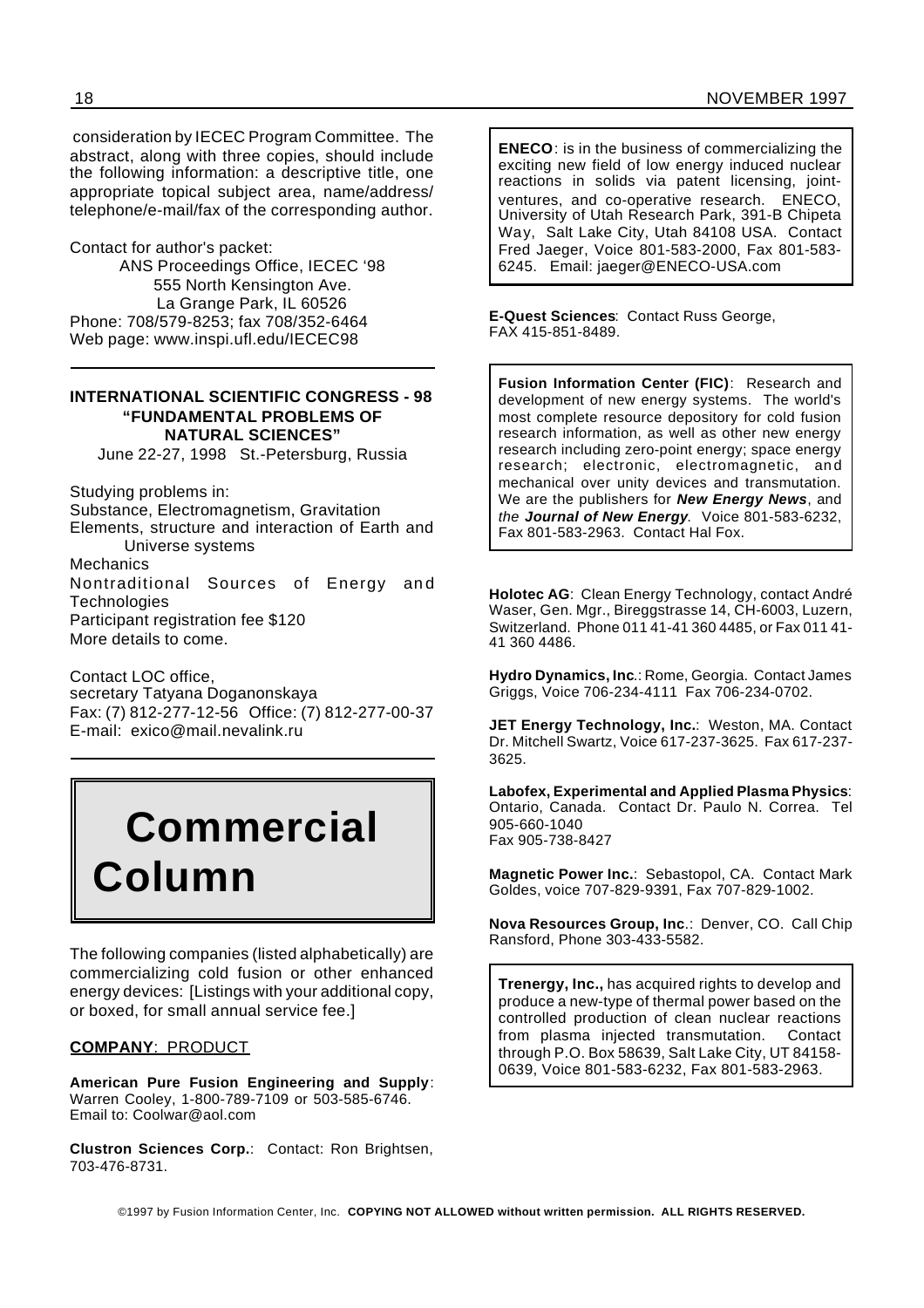**UV Enhanced Ultrasound**: Hong Kong. FAX 852-2338-3057.

**"YUSMAR"- Scientific-Commercial Company:** President: Dr. Yuri S. Potapov, 277012 Kishinev, Moldova. Phone and Fax 011-3732-233318.

**Zenergy Corp.**: Founded in 1996 to facilitate the introduction of commercially viable energy alternatives. 390 South Robins Way, Chandler, AZ 85225. Contact Reed Huish, 602-814-7865, Fax 602-821-0967, e-mail: info@zenergy.com

Note: The Fusion Information Center has been acting as an information source to many of these companies. We expect to augment our international service to provide contacts, information, and business opportunities to companies considering an entry into the enhanced energy market.

#### **INFORMATION SOURCES**

Academy for New Energy (ANE) 216 Commerce Drive, Ste. 4, Fort Collins, CO 80524. Tel. 970-482-3731 *ANE Newsletter*, quarterly publication of ANE, edited by Robert Emmerich.

*Advanced Energy Network Newsletter*, quarterly. Advanced Energy Network, P.O. Box 691, Rondebosch 7700 Capetown, Rep. South Africa.

*Antigravity News and Space Drive Technology*, bimonthly newsletter, pub. J.E.Cox Enterprise, P.O. Box 655, Marietta, GA 30061-655 (Phone 770-218-9693). Per year \$36. U.S., \$48 foreign.

*Cold Fusion Times,* quarterly newsletter published by Dr. Mitchell Swartz, P.O. Box 81135, Wellesley Hills MA 02181.

Home Page: http://world.std.com/~mica/cft.html

*Cycles*, a R&D newsletter, published by Dieter Soegemeier, Editor, GPO Box 269, Brisbane, QLD.4001, Australia. Phone/Fax: +61 (0)7 3809 3257.

*Electric Spacecraft Journal*, quarterly, edited by Charles A. Yost, 73 Sunlight Drive, Leicester, NC 28748.

*Electrifying Times*, 3/year magazine, \$12. Specializes in Electric Vehicle Development. 63600 Deschutes Market Rd, Bend, OR 97701 541-388-1908, Fax 541-388-2750, E-mail <etimes@teleport.com> www.teleport.com/~etimes/

*Elemental Energy*, monthly newsletter, edited by Wayne Green, 70 Route 202N, Petersborough, NH 03458.

*Fusion Facts* has become a section in the *Journal of New Energy*.

*Fusion Technology,* Journal of the American Nuclear Society, edited by Dr. George Miley, 555 N. Kensington Ave., La Grange Park, IL 60525.

*Future Technology Intelligence Report*, monthly newsletter, making available technological information now omitted from establishment media. Back issues available at substantially lower cost on the InterNet at <www.tarapublishing.com> FTIR, P.O. Box 423652, San Francisco, CA 94142-3652.

*Infinite Energy,* bi-monthly magazine. P.O. Box 2816, Concord, NH 03302-2816. Voice: 603-228-4516. Fax: 603-224-5975 E-mail 76570.2270@compuserve.com

**Institute for New Energy (INE),** organization to promote and help find funding for new energy research. Visit our **Home Page**: www.padrak.com/ine/ which contains many important scientific papers and current reports on all areas of research. E-mail: halfox@slkc.uswest.net or ine@padrak.com Salt Lake City, Utah. Voice 801-583-6232, Fax 801-583-2963. *New Energy News* monthly newsletter for

INE, highlighting the research and development in the worldwide new energy arena. Edited by Hal Fox.

*Journal of New Energy***,** quarterly, presenting papers representing the new areas of energy research, leading-edge ideas in the development of new energy technology, and the theories behind them. Published by the Fusion Information Center, Inc. Editor: Hal Fox. Address & phone above.

KeelyNet BBS - Jerry Decker, 214-324-3501 Internet: www.keelynet.com E-mail: jdecker@keelynet.com

*Planetary Association for Clean Energy Newsletter*, quarterly, edited by Dr. Andrew Michrowski. 100 Bronson Ave, # 1001, Ottawa, Ontario K1R 6G8, Canada.

Web page: http://energie.keng.de/~pace

*Space Energy Journal*, quarterly, edited by Jim Kettner & Don Kelly, P.O. Box 1136, Clearwater, FL 34617- 1136.

The above list of commercial and information sources will be growing. New listings will be added as information is received. Send information to *NEN*, P.O. Box 58639, Salt Lake City, UT, 84158.